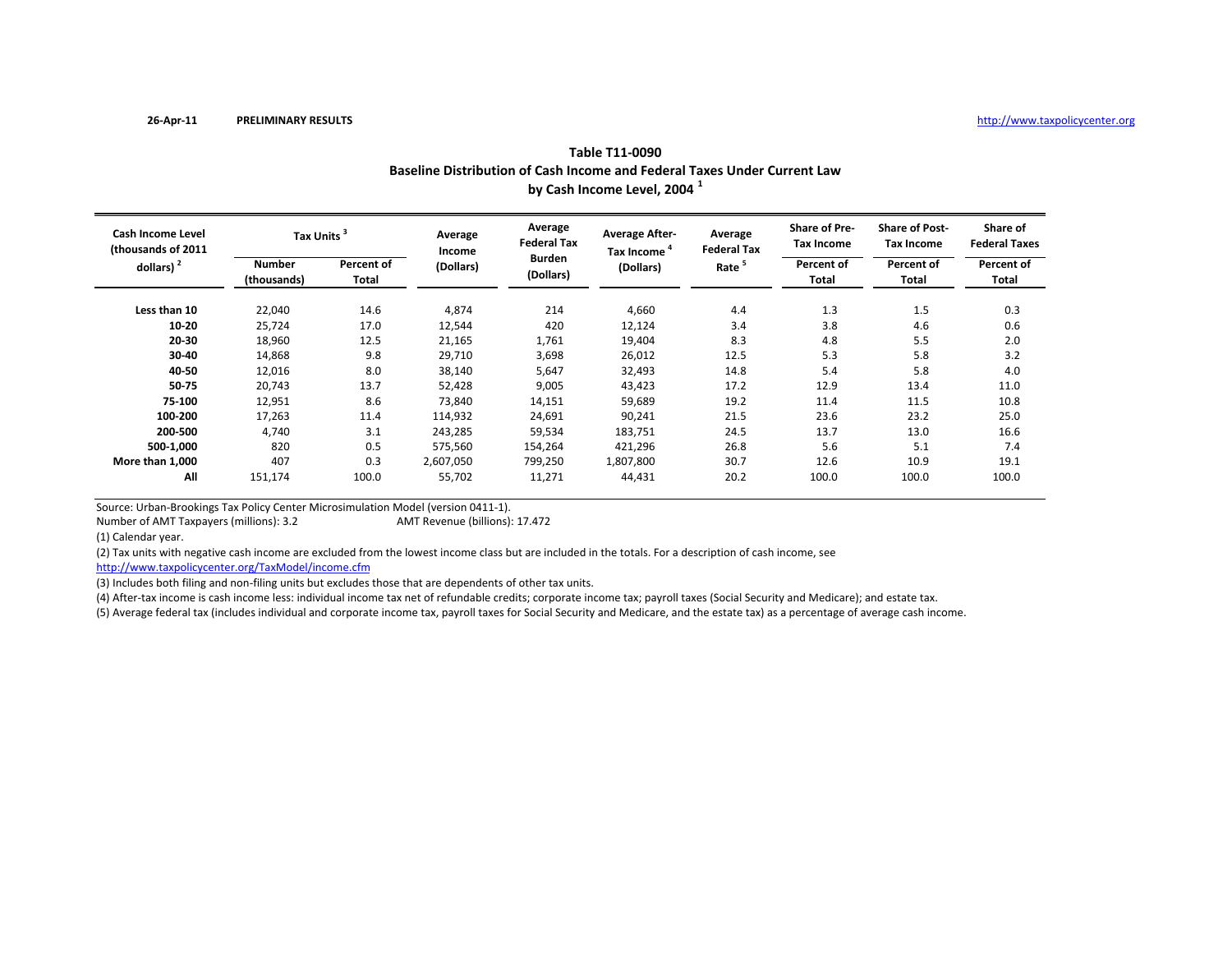|                                                | Baseline Distribution of Cash Income and Federal Taxes Under Current Law<br>by Cash Income Level, 2005 <sup>1</sup> |                     |                   |                               |                                                  |                               |                                           |                                            |                                  |  |  |  |  |
|------------------------------------------------|---------------------------------------------------------------------------------------------------------------------|---------------------|-------------------|-------------------------------|--------------------------------------------------|-------------------------------|-------------------------------------------|--------------------------------------------|----------------------------------|--|--|--|--|
| <b>Cash Income Level</b><br>thousands of 2011) | Tax Units <sup>3</sup>                                                                                              |                     | Average<br>Income | Average<br><b>Federal Tax</b> | <b>Average After-</b><br>Tax Income <sup>4</sup> | Average<br><b>Federal Tax</b> | <b>Share of Pre-</b><br><b>Tax Income</b> | <b>Share of Post-</b><br><b>Tax Income</b> | Share of<br><b>Federal Taxes</b> |  |  |  |  |
| dollars) $2$                                   | <b>Number</b><br>(thousands)                                                                                        | Percent of<br>Total | (Dollars)         | <b>Burden</b><br>(Dollars)    | (Dollars)                                        | Rate <sup>5</sup>             | Percent of<br>Total                       | Percent of<br>Total                        | Percent of<br>Total              |  |  |  |  |
| Less than 10                                   | 21,954                                                                                                              | 14.3                | 5,023             | 227                           | 4,796                                            | 4.5                           | 1.2                                       | 1.4                                        | 0.3                              |  |  |  |  |
| $10 - 20$                                      | 25,789                                                                                                              | 16.9                | 12,995            | 433                           | 12,561                                           | 3.3                           | 3.6                                       | 4.4                                        | 0.6                              |  |  |  |  |
| 20-30                                          | 19,068                                                                                                              | 12.5                | 21,919            | 1,838                         | 20,080                                           | 8.4                           | 4.5                                       | 5.2                                        | 1.8                              |  |  |  |  |
| 30-40                                          | 15,252                                                                                                              | 10.0                | 30,632            | 3,866                         | 26,766                                           | 12.6                          | 5.1                                       | 5.6                                        | 3.1                              |  |  |  |  |
| 40-50                                          | 12,297                                                                                                              | 8.0                 | 39,495            | 5,791                         | 33,704                                           | 14.7                          | 5.3                                       | 5.7                                        | 3.7                              |  |  |  |  |
| 50-75                                          | 20,938                                                                                                              | 13.7                | 54,231            | 9,371                         | 44,860                                           | 17.3                          | 12.3                                      | 12.8                                       | 10.2                             |  |  |  |  |
| 75-100                                         | 12,987                                                                                                              | 8.5                 | 76,385            | 14,680                        | 61,705                                           | 19.2                          | 10.7                                      | 10.9                                       | 9.9                              |  |  |  |  |
| 100-200                                        | 17,639                                                                                                              | 11.5                | 119,282           | 25,707                        | 93,575                                           | 21.6                          | 22.7                                      | 22.5                                       | 23.5                             |  |  |  |  |
| 200-500                                        | 5,091                                                                                                               | 3.3                 | 252,674           | 62,614                        | 190,059                                          | 24.8                          | 13.9                                      | 13.2                                       | 16.5                             |  |  |  |  |
| 500-1,000                                      | 929                                                                                                                 | 0.6                 | 597,589           | 164,264                       | 433,325                                          | 27.5                          | 6.0                                       | 5.5                                        | 7.9                              |  |  |  |  |
| More than 1,000                                | 494                                                                                                                 | 0.3                 | 2,818,924         | 876,609                       | 1,942,315                                        | 31.1                          | 15.1                                      | 13.1                                       | 22.5                             |  |  |  |  |
| All                                            | 153,077                                                                                                             | 100.0               | 60,484            | 12,600                        | 47,885                                           | 20.8                          | 100.0                                     | 100.0                                      | 100.0                            |  |  |  |  |

**Table T11‐0090**

Number of AMT

AMT Revenue (billions): 22.378

(1) Calendar year.

(2) Tax units with negative cash income are excluded from the lowest income class but are included in the totals. For <sup>a</sup> description of cash income, see

http://www.taxpolicycenter.org/TaxModel/income.cfm

(3) Includes both filing and non-filing units but excludes those that are dependents of other tax units.

(4) After-tax income is cash income less: individual income tax net of refundable credits; corporate income tax; payroll taxes (Social Security and Medicare); and estate tax.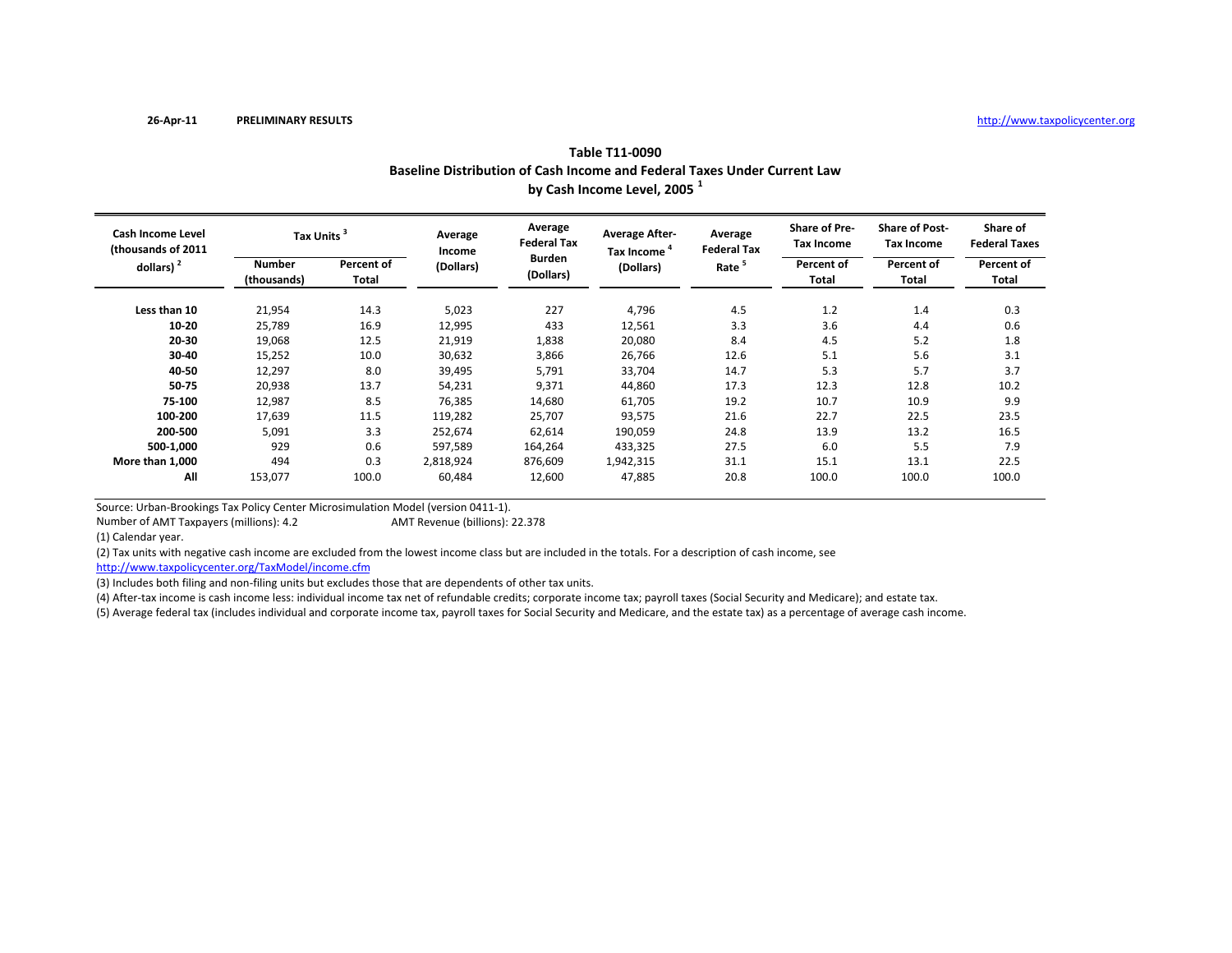| Baseline Distribution of Cash Income and Federal Taxes Under Current Law<br>by Cash Income Level, 2006 <sup>1</sup> |                              |                     |                   |                               |                                                  |                               |                                           |                                            |                                  |  |
|---------------------------------------------------------------------------------------------------------------------|------------------------------|---------------------|-------------------|-------------------------------|--------------------------------------------------|-------------------------------|-------------------------------------------|--------------------------------------------|----------------------------------|--|
| <b>Cash Income Level</b><br>(thousands of 2011<br>dollars) $2$                                                      | Tax Units <sup>3</sup>       |                     | Average<br>Income | Average<br><b>Federal Tax</b> | <b>Average After-</b><br>Tax Income <sup>4</sup> | Average<br><b>Federal Tax</b> | <b>Share of Pre-</b><br><b>Tax Income</b> | <b>Share of Post-</b><br><b>Tax Income</b> | Share of<br><b>Federal Taxes</b> |  |
|                                                                                                                     | <b>Number</b><br>(thousands) | Percent of<br>Total | (Dollars)         | <b>Burden</b><br>(Dollars)    | (Dollars)                                        | Rate <sup>5</sup>             | Percent of<br>Total                       | Percent of<br>Total                        | Percent of<br>Total              |  |
| Less than 10                                                                                                        | 21,036                       | 13.7                | 5,219             | 237                           | 4,983                                            | 4.5                           | 1.1                                       | 1.3                                        | 0.2                              |  |
| 10-20                                                                                                               | 24,629                       | 16.1                | 13,381            | 488                           | 12,894                                           | 3.6                           | 3.3                                       | 4.0                                        | 0.6                              |  |
| 20-30                                                                                                               | 18,985                       | 12.4                | 22,646            | 1,966                         | 20,680                                           | 8.7                           | 4.3                                       | 5.0                                        | 1.8                              |  |
| 30-40                                                                                                               | 15,590                       | 10.2                | 31,664            | 4,083                         | 27,581                                           | 12.9                          | 4.9                                       | 5.4                                        | 3.0                              |  |
| 40-50                                                                                                               | 12,398                       | 8.1                 | 40,755            | 6,097                         | 34,658                                           | 15.0                          | 5.0                                       | 5.4                                        | 3.6                              |  |
| 50-75                                                                                                               | 20,929                       | 13.7                | 55,979            | 9,800                         | 46,179                                           | 17.5                          | 11.7                                      | 12.2                                       | 9.7                              |  |
| 75-100                                                                                                              | 13,213                       | 8.6                 | 78,881            | 15,113                        | 63,768                                           | 19.2                          | 10.4                                      | 10.7                                       | 9.4                              |  |
| 100-200                                                                                                             | 18,235                       | 11.9                | 123,529           | 26,582                        | 96,947                                           | 21.5                          | 22.5                                      | 22.3                                       | 22.9                             |  |
| 200-500                                                                                                             | 5,615                        | 3.7                 | 260,826           | 64,054                        | 196,772                                          | 24.6                          | 14.6                                      | 14.0                                       | 17.0                             |  |
| 500-1,000                                                                                                           | 1,027                        | 0.7                 | 619,190           | 166,481                       | 452,709                                          | 26.9                          | 6.3                                       | 5.9                                        | 8.1                              |  |
| More than 1,000                                                                                                     | 564                          | 0.4                 | 2,894,421         | 886,297                       | 2,008,124                                        | 30.6                          | 16.3                                      | 14.3                                       | 23.6                             |  |
| All                                                                                                                 | 153,263                      | 100.0               | 65,434            | 13,810                        | 51,624                                           | 21.1                          | 100.0                                     | 100.0                                      | 100.0                            |  |

| Table T11-0090                                                           |
|--------------------------------------------------------------------------|
| Baseline Distribution of Cash Income and Federal Taxes Under Current Law |
| by Cash Income Level, 2006 <sup>1</sup>                                  |

Number of AMT

(1) Calendar year.

(2) Tax units with negative cash income are excluded from the lowest income class but are included in the totals. For <sup>a</sup> description of cash income, see AMT Revenue (billions): 27.423

http://www.taxpolicycenter.org/TaxModel/income.cfm

(3) Includes both filing and non-filing units but excludes those that are dependents of other tax units.

(4) After-tax income is cash income less: individual income tax net of refundable credits; corporate income tax; payroll taxes (Social Security and Medicare); and estate tax.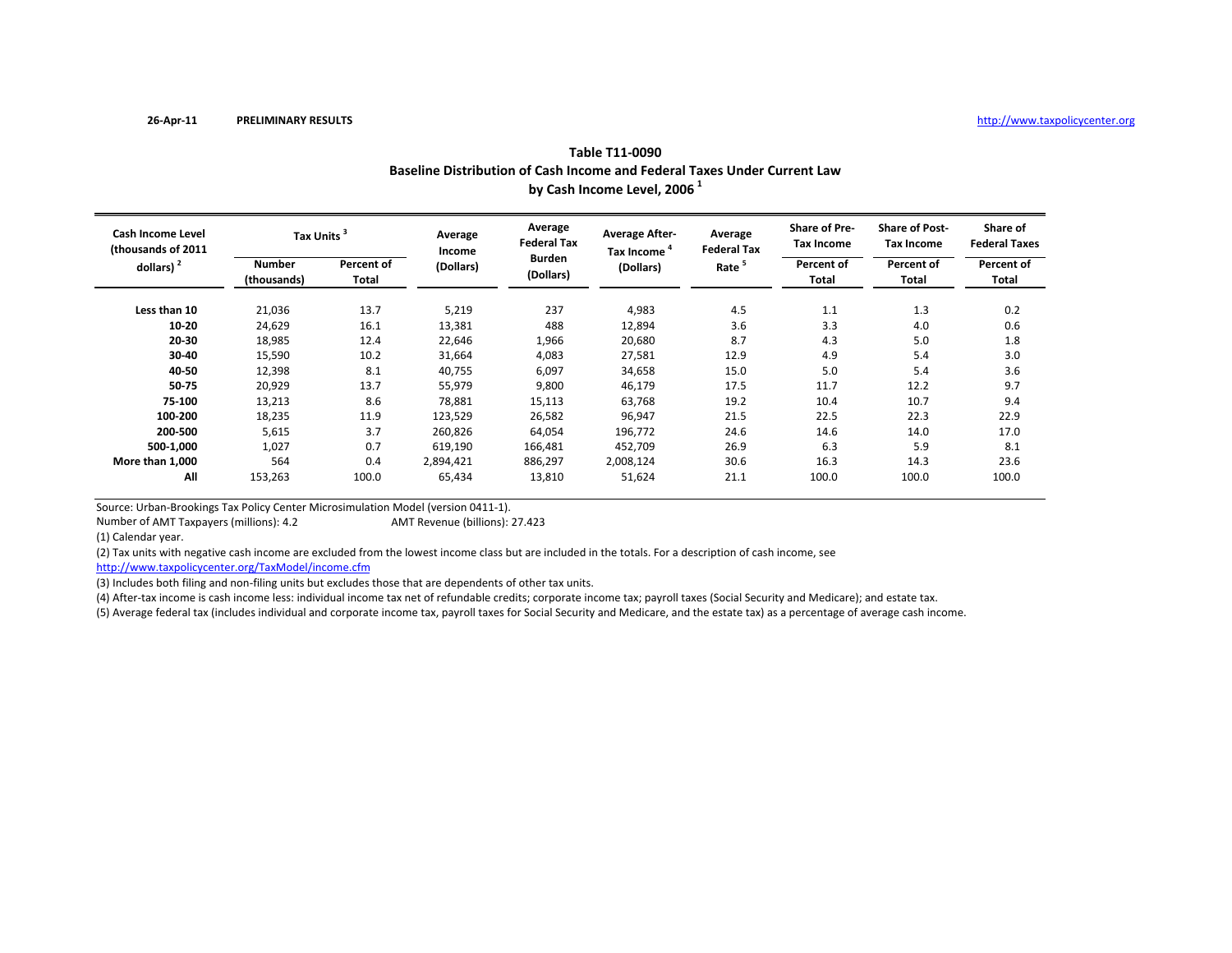| Baseline Distribution of Cash Income and Federal Taxes Under Current Law<br>by Cash Income Level, 2007 <sup>1</sup> |                              |                     |                   |                               |                                                  |                               |                                           |                                            |                                  |
|---------------------------------------------------------------------------------------------------------------------|------------------------------|---------------------|-------------------|-------------------------------|--------------------------------------------------|-------------------------------|-------------------------------------------|--------------------------------------------|----------------------------------|
| <b>Cash Income Level</b><br>(thousands of 2011                                                                      | Tax Units <sup>3</sup>       |                     | Average<br>Income | Average<br><b>Federal Tax</b> | <b>Average After-</b><br>Tax Income <sup>4</sup> | Average<br><b>Federal Tax</b> | <b>Share of Pre-</b><br><b>Tax Income</b> | <b>Share of Post-</b><br><b>Tax Income</b> | Share of<br><b>Federal Taxes</b> |
| dollars) $2$                                                                                                        | <b>Number</b><br>(thousands) | Percent of<br>Total | (Dollars)         | <b>Burden</b><br>(Dollars)    | (Dollars)                                        | Rate <sup>5</sup>             | Percent of<br>Total                       | Percent of<br>Total                        | Percent of<br>Total              |
| Less than 10                                                                                                        | 19,550                       | 12.7                | 5,430             | 231                           | 5,199                                            | 4.3                           | 1.0                                       | 1.2                                        | 0.2                              |
| 10-20                                                                                                               | 24,032                       | 15.6                | 13,807            | 510                           | 13,296                                           | 3.7                           | 3.1                                       | 3.7                                        | 0.5                              |
| 20-30                                                                                                               | 19,117                       | 12.4                | 23,258            | 2,004                         | 21,254                                           | 8.6                           | 4.1                                       | 4.8                                        | 1.7                              |
| 30-40                                                                                                               | 16,133                       | 10.5                | 32,565            | 4,147                         | 28,418                                           | 12.7                          | 4.9                                       | 5.4                                        | 3.0                              |
| 40-50                                                                                                               | 13,017                       | 8.4                 | 41,892            | 6,254                         | 35,638                                           | 14.9                          | 5.1                                       | 5.4                                        | 3.6                              |
| 50-75                                                                                                               | 21,775                       | 14.1                | 57,640            | 10,061                        | 47,579                                           | 17.5                          | 11.6                                      | 12.1                                       | 9.7                              |
| 75-100                                                                                                              | 13,486                       | 8.7                 | 81,139            | 15,462                        | 65,677                                           | 19.1                          | 10.1                                      | 10.4                                       | 9.2                              |
| 100-200                                                                                                             | 18,846                       | 12.2                | 127,340           | 27,153                        | 100,187                                          | 21.3                          | 22.2                                      | 22.1                                       | 22.7                             |
| 200-500                                                                                                             | 5,992                        | 3.9                 | 268,077           | 64,886                        | 203,190                                          | 24.2                          | 14.9                                      | 14.3                                       | 17.2                             |
| 500-1,000                                                                                                           | 1,084                        | 0.7                 | 635,354           | 167,513                       | 467,841                                          | 26.4                          | 6.4                                       | 5.9                                        | 8.1                              |
| More than 1,000                                                                                                     | 603                          | 0.4                 | 3,038,084         | 894,989                       | 2,143,094                                        | 29.5                          | 17.0                                      | 15.1                                       | 23.9                             |
| All                                                                                                                 | 154,369                      | 100.0               | 69,926            | 14,614                        | 55,311                                           | 20.9                          | 100.0                                     | 100.0                                      | 100.0                            |

**Table T11‐0090**

Number of AMT

(1) Calendar year.

(2) Tax units with negative cash income are excluded from the lowest income class but are included in the totals. For <sup>a</sup> description of cash income, see AMT Revenue (billions): 30.451

http://www.taxpolicycenter.org/TaxModel/income.cfm

(3) Includes both filing and non-filing units but excludes those that are dependents of other tax units.

(4) After-tax income is cash income less: individual income tax net of refundable credits; corporate income tax; payroll taxes (Social Security and Medicare); and estate tax.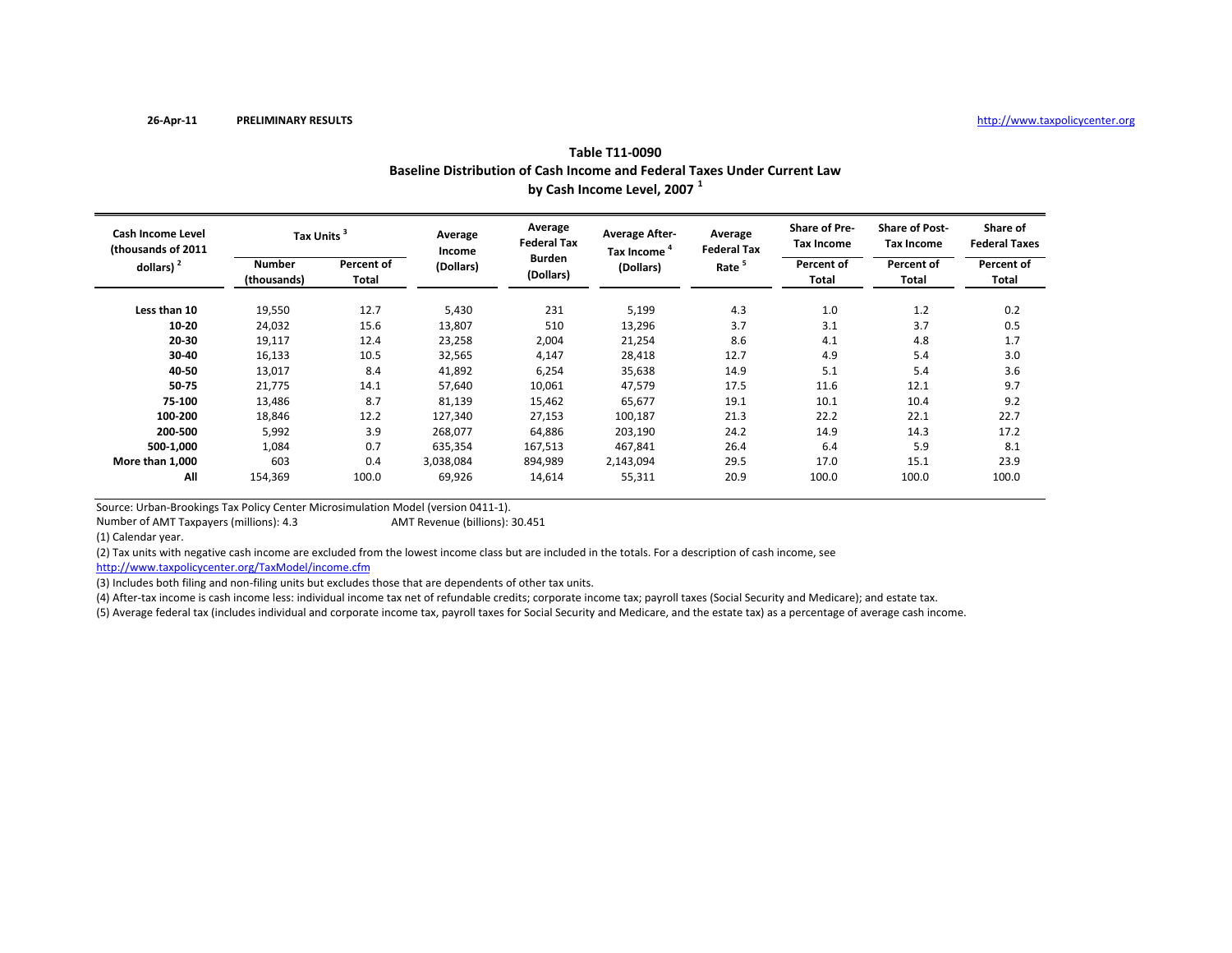| Baseline Distribution of Cash Income and Federal Taxes Under Current Law<br>by Cash Income Level, 2008 <sup>1</sup> |                              |                     |                   |                               |                                                  |                               |                                    |                                            |                                  |  |
|---------------------------------------------------------------------------------------------------------------------|------------------------------|---------------------|-------------------|-------------------------------|--------------------------------------------------|-------------------------------|------------------------------------|--------------------------------------------|----------------------------------|--|
| <b>Cash Income Level</b><br>(thousands of 2011<br>dollars) $2$                                                      | Tax Units <sup>3</sup>       |                     | Average<br>Income | Average<br><b>Federal Tax</b> | <b>Average After-</b><br>Tax Income <sup>4</sup> | Average<br><b>Federal Tax</b> | <b>Share of Pre-</b><br>Tax Income | <b>Share of Post-</b><br><b>Tax Income</b> | Share of<br><b>Federal Taxes</b> |  |
|                                                                                                                     | <b>Number</b><br>(thousands) | Percent of<br>Total | (Dollars)         | <b>Burden</b><br>(Dollars)    | (Dollars)                                        | Rate <sup>5</sup>             | Percent of<br>Total                | Percent of<br>Total                        | Percent of<br>Total              |  |
| Less than 10                                                                                                        | 21,904                       | 14.0                | 5,628             | $-26$                         | 5,653                                            | $-0.5$                        | 1.2                                | 1.5                                        | 0.0                              |  |
| 10-20                                                                                                               | 25,222                       | 16.1                | 14,282            | 26                            | 14,257                                           | 0.2                           | 3.5                                | 4.3                                        | 0.0                              |  |
| 20-30                                                                                                               | 19,435                       | 12.4                | 24,194            | 1,409                         | 22,786                                           | 5.8                           | 4.6                                | 5.3                                        | 1.4                              |  |
| 30-40                                                                                                               | 16,367                       | 10.4                | 33,802            | 3,494                         | 30,308                                           | 10.3                          | 5.4                                | 6.0                                        | 2.9                              |  |
| 40-50                                                                                                               | 13,168                       | 8.4                 | 43,490            | 5,528                         | 37,962                                           | 12.7                          | 5.6                                | 6.0                                        | 3.6                              |  |
| 50-75                                                                                                               | 21,406                       | 13.6                | 59,739            | 9,290                         | 50,449                                           | 15.6                          | 12.4                               | 13.0                                       | 10.0                             |  |
| 75-100                                                                                                              | 13,325                       | 8.5                 | 84,001            | 14,866                        | 69,135                                           | 17.7                          | 10.9                               | 11.1                                       | 9.9                              |  |
| 100-200                                                                                                             | 18,289                       | 11.7                | 132,680           | 27,467                        | 105,213                                          | 20.7                          | 23.5                               | 23.2                                       | 25.2                             |  |
| 200-500                                                                                                             | 5,442                        | 3.5                 | 277,782           | 67,352                        | 210,430                                          | 24.3                          | 14.7                               | 13.8                                       | 18.4                             |  |
| 500-1,000                                                                                                           | 933                          | 0.6                 | 653,906           | 172,715                       | 481,191                                          | 26.4                          | 5.9                                | 5.4                                        | 8.1                              |  |
| More than 1,000                                                                                                     | 453                          | 0.3                 | 2,958,719         | 899,919                       | 2,058,800                                        | 30.4                          | 13.0                               | 11.2                                       | 20.4                             |  |
| All                                                                                                                 | 156,923                      | 100.0               | 65,707            | 12,730                        | 52,977                                           | 19.4                          | 100.0                              | 100.0                                      | 100.0                            |  |

**Table T11‐0090**

Number of AMT

AMT Revenue (billions): 31.130

(1) Calendar year.

(2) Tax units with negative cash income are excluded from the lowest income class but are included in the totals. For <sup>a</sup> description of cash income, see

http://www.taxpolicycenter.org/TaxModel/income.cfm

(3) Includes both filing and non‐filing units but excludes those that are dependents of other tax units.

(4) After-tax income is cash income less: individual income tax net of refundable credits; corporate income tax; payroll taxes (Social Security and Medicare); and estate tax.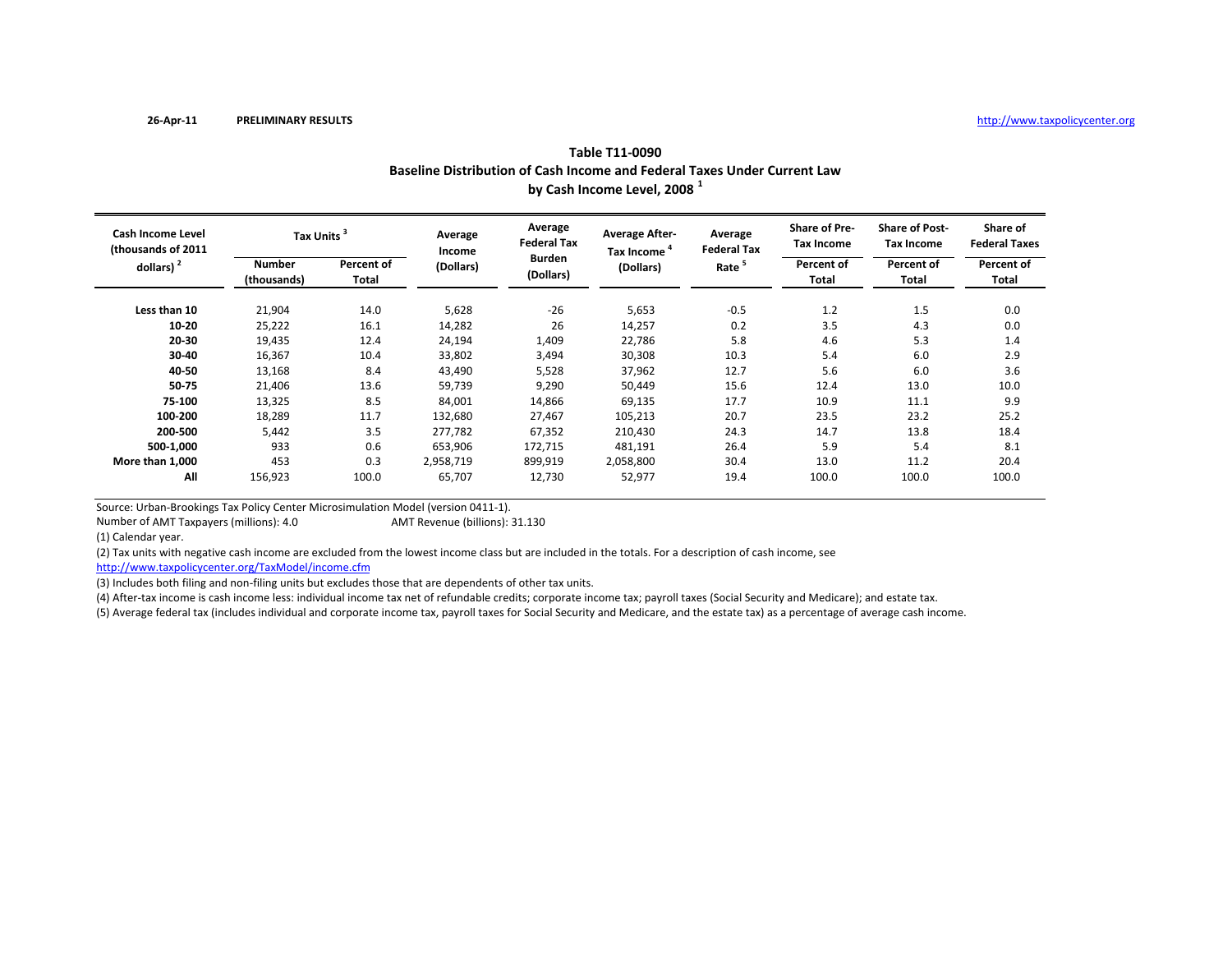|                                                |                              | Baseline Distribution of Cash Income and Federal Taxes Under Current Law<br>by Cash Income Level, 2009 <sup>1</sup> |                   |                               |                                       |                               |                                           |                                            |                                  |  |  |  |  |
|------------------------------------------------|------------------------------|---------------------------------------------------------------------------------------------------------------------|-------------------|-------------------------------|---------------------------------------|-------------------------------|-------------------------------------------|--------------------------------------------|----------------------------------|--|--|--|--|
| <b>Cash Income Level</b><br>thousands of 2011) | Tax Units <sup>3</sup>       |                                                                                                                     | Average<br>Income | Average<br><b>Federal Tax</b> | <b>Average After-</b><br>Tax Income " | Average<br><b>Federal Tax</b> | <b>Share of Pre-</b><br><b>Tax Income</b> | <b>Share of Post-</b><br><b>Tax Income</b> | Share of<br><b>Federal Taxes</b> |  |  |  |  |
| dollars) $2$                                   | <b>Number</b><br>(thousands) | Percent of<br>Total                                                                                                 | (Dollars)         | Burden<br>(Dollars)           | (Dollars)                             | Rate <sup>5</sup>             | Percent of<br>Total                       | Percent of<br><b>Total</b>                 | Percent of<br>Total              |  |  |  |  |
| Less than 10                                   | 22,591                       | 14.2                                                                                                                | 5,735             | $-119$                        | 5,853                                 | $-2.1$                        | 1.3                                       | 1.7                                        | $-0.2$                           |  |  |  |  |
| $10 - 20$                                      | 26,086                       | 16.4                                                                                                                | 14,434            | $-109$                        | 14,543                                | $-0.8$                        | 3.9                                       | 4.8                                        | $-0.2$                           |  |  |  |  |
| 20-30                                          | 20,975                       | 13.2                                                                                                                | 24,087            | 1,164                         | 22,923                                | 4.8                           | 5.2                                       | 6.1                                        | 1.4                              |  |  |  |  |
| 30-40                                          | 17,110                       | 10.8                                                                                                                | 33,523            | 3,220                         | 30,303                                | 9.6                           | 5.9                                       | 6.5                                        | 3.2                              |  |  |  |  |
| 40-50                                          | 13,770                       | 8.7                                                                                                                 | 43,288            | 5,217                         | 38,071                                | 12.1                          | 6.2                                       | 6.6                                        | 4.2                              |  |  |  |  |
| 50-75                                          | 19,967                       | 12.5                                                                                                                | 59,528            | 8,658                         | 50,871                                | 14.5                          | 12.3                                      | 12.8                                       | 10.1                             |  |  |  |  |
| 75-100                                         | 13,811                       | 8.7                                                                                                                 | 83,086            | 14,133                        | 68,953                                | 17.0                          | 11.9                                      | 12.0                                       | 11.4                             |  |  |  |  |
| 100-200                                        | 17,662                       | 11.1                                                                                                                | 133,327           | 26,569                        | 106,758                               | 19.9                          | 24.4                                      | 23.7                                       | 27.5                             |  |  |  |  |
| 200-500                                        | 4,893                        | 3.1                                                                                                                 | 281,553           | 65,542                        | 216,011                               | 23.3                          | 14.3                                      | 13.3                                       | 18.8                             |  |  |  |  |
| 500-1,000                                      | 785                          | 0.5                                                                                                                 | 658,252           | 162,316                       | 495,936                               | 24.7                          | 5.4                                       | 4.9                                        | 7.5                              |  |  |  |  |
| More than 1,000                                | 363                          | 0.2                                                                                                                 | 2,566,684         | 746,696                       | 1,819,988                             | 29.1                          | 9.7                                       | 8.3                                        | 15.9                             |  |  |  |  |
| All                                            | 159,166                      | 100.0                                                                                                               | 60,627            | 10,726                        | 49,901                                | 17.7                          | 100.0                                     | 100.0                                      | 100.0                            |  |  |  |  |

**Table T11‐0090**

Number of AMT

AMT Revenue (billions): 30.411

(1) Calendar year.

(2) Tax units with negative cash income are excluded from the lowest income class but are included in the totals. For <sup>a</sup> description of cash income, see

http://www.taxpolicycenter.org/TaxModel/income.cfm

(3) Includes both filing and non-filing units but excludes those that are dependents of other tax units.

(4) After‐tax income is cash income less: individual income tax net of refundable credits; corporate income tax; payroll taxes (Social Security and Medicare); and estate tax.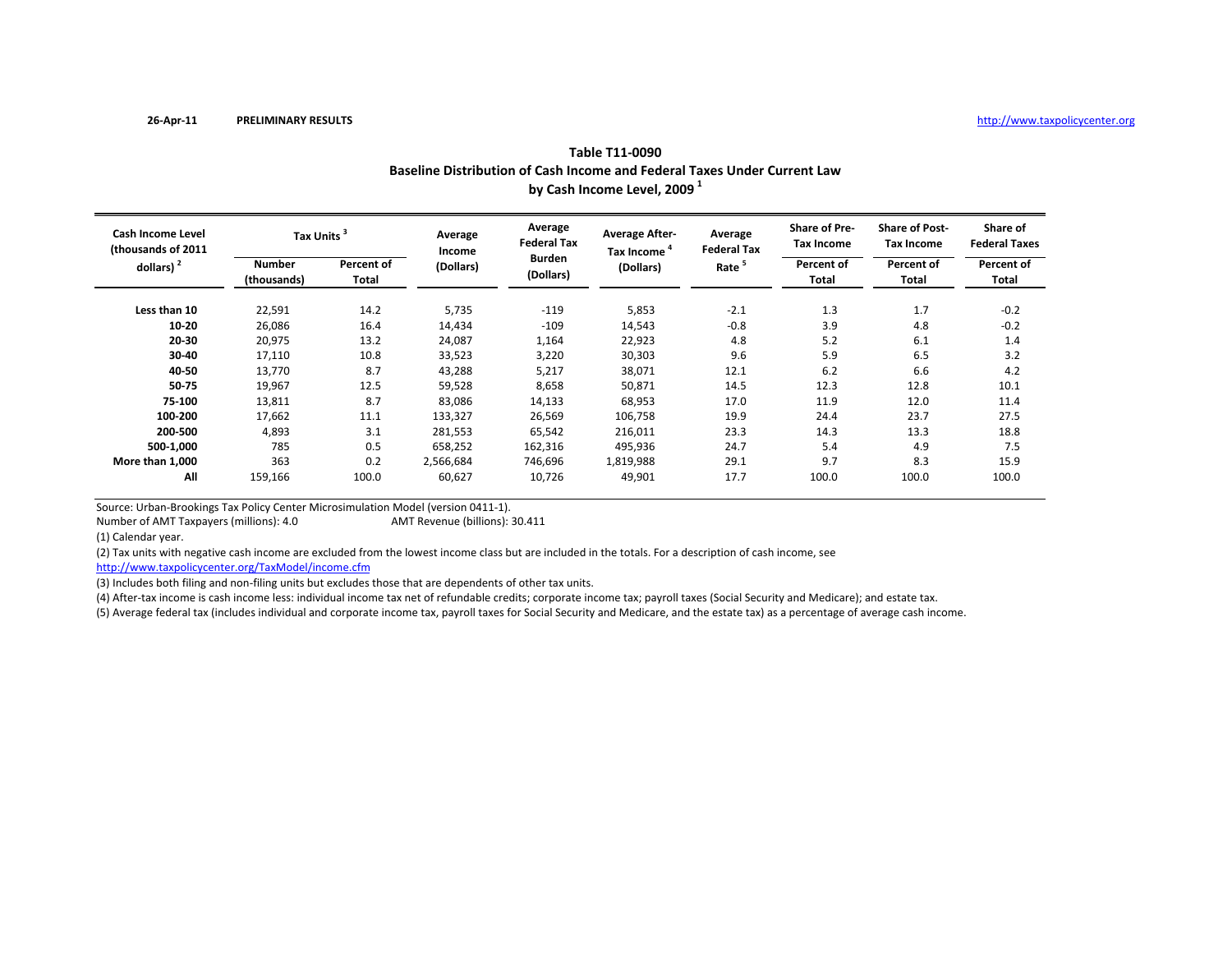| Baseline Distribution of Cash Income and Federal Taxes Under Current Law<br>by Cash Income Level, 2010 <sup>1</sup> |                              |                     |                   |                               |                                                  |                               |                                           |                                            |                                  |  |
|---------------------------------------------------------------------------------------------------------------------|------------------------------|---------------------|-------------------|-------------------------------|--------------------------------------------------|-------------------------------|-------------------------------------------|--------------------------------------------|----------------------------------|--|
| <b>Cash Income Level</b><br>thousands of 2011)<br>dollars) $2$                                                      | Tax Units <sup>3</sup>       |                     | Average<br>Income | Average<br><b>Federal Tax</b> | <b>Average After-</b><br>Tax Income <sup>4</sup> | Average<br><b>Federal Tax</b> | <b>Share of Pre-</b><br><b>Tax Income</b> | <b>Share of Post-</b><br><b>Tax Income</b> | Share of<br><b>Federal Taxes</b> |  |
|                                                                                                                     | <b>Number</b><br>(thousands) | Percent of<br>Total | (Dollars)         | <b>Burden</b><br>(Dollars)    | (Dollars)                                        | Rate <sup>5</sup>             | Percent of<br><b>Total</b>                | Percent of<br>Total                        | Percent of<br>Total              |  |
| Less than 10                                                                                                        | 23,767                       | 14.7                | 5,788             | $-51$                         | 5,838                                            | $-0.9$                        | 1.4                                       | 1.7                                        | $-0.1$                           |  |
| 10-20                                                                                                               | 27,379                       | 17.0                | 14,718            | 54                            | 14,663                                           | 0.4                           | 4.0                                       | 4.8                                        | 0.1                              |  |
| 20-30                                                                                                               | 20,644                       | 12.8                | 24,510            | 1,319                         | 23,191                                           | 5.4                           | 5.0                                       | 5.8                                        | 1.5                              |  |
| 30-40                                                                                                               | 17,160                       | 10.6                | 34,128            | 3,462                         | 30,666                                           | 10.1                          | 5.8                                       | 6.3                                        | 3.2                              |  |
| 40-50                                                                                                               | 13,690                       | 8.5                 | 43,999            | 5,507                         | 38,492                                           | 12.5                          | 5.9                                       | 6.4                                        | 4.1                              |  |
| 50-75                                                                                                               | 19,435                       | 12.0                | 60,651            | 9,181                         | 51,470                                           | 15.1                          | 11.6                                      | 12.1                                       | 9.7                              |  |
| 75-100                                                                                                              | 13,875                       | 8.6                 | 84,368            | 14,705                        | 69,662                                           | 17.4                          | 11.6                                      | 11.6                                       | 11.1                             |  |
| 100-200                                                                                                             | 18,180                       | 11.3                | 136,915           | 27,766                        | 109,149                                          | 20.3                          | 24.6                                      | 23.9                                       | 27.5                             |  |
| 200-500                                                                                                             | 5,087                        | 3.2                 | 288,946           | 67,158                        | 221,788                                          | 23.2                          | 14.5                                      | 13.6                                       | 18.6                             |  |
| 500-1,000                                                                                                           | 848                          | 0.5                 | 672,786           | 163,811                       | 508,975                                          | 24.4                          | 5.6                                       | 5.2                                        | 7.6                              |  |
| More than 1,000                                                                                                     | 388                          | 0.2                 | 2,710,660         | 787,228                       | 1,923,433                                        | 29.0                          | 10.4                                      | 9.0                                        | 16.6                             |  |
| All                                                                                                                 | 161,515                      | 100.0               | 62,774            | 11,381                        | 51,393                                           | 18.1                          | 100.0                                     | 100.0                                      | 100.0                            |  |

## **Table T11‐0090**

Source: Urban‐Brookings Tax Policy Center Microsimulation Model (version 0411‐1).

Number of AMTAMT Revenue (billions): 36.007

(1) Calendar year.

(2) Tax units with negative cash income are excluded from the lowest income class but are included in the totals. For <sup>a</sup> description of cash income, see

http://www.taxpolicycenter.org/TaxModel/income.cfm

(3) Includes both filing and non-filing units but excludes those that are dependents of other tax units.

(4) After-tax income is cash income less: individual income tax net of refundable credits; corporate income tax; payroll taxes (Social Security and Medicare); and estate tax.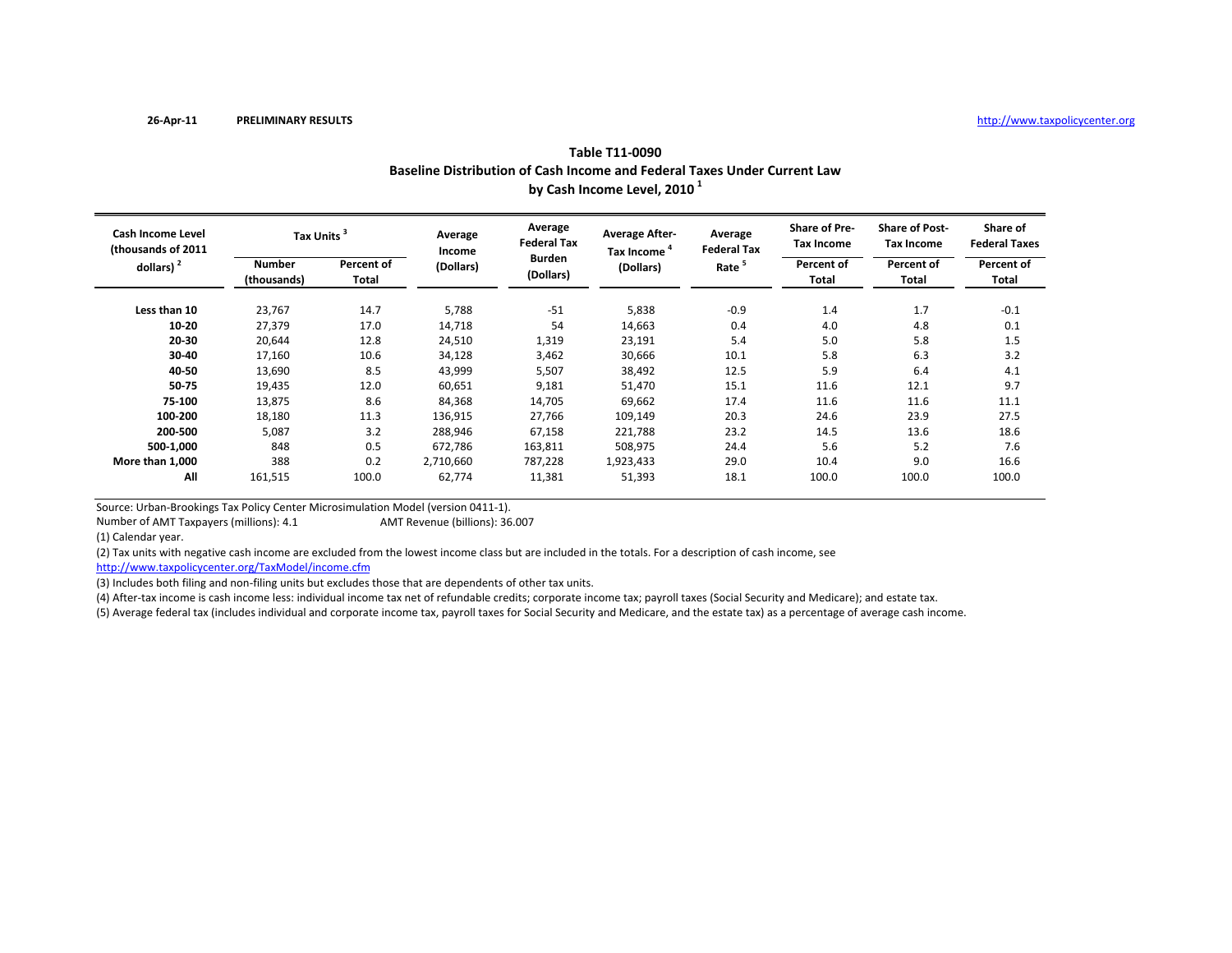|                                          |                        | Baseline Distribution of Cash Income and Federal Taxes Under Current Law<br>by Cash Income Level, 2011 <sup>1</sup> |                   |                               |                                       |                               |                                           |                                            |                                  |  |  |  |  |  |
|------------------------------------------|------------------------|---------------------------------------------------------------------------------------------------------------------|-------------------|-------------------------------|---------------------------------------|-------------------------------|-------------------------------------------|--------------------------------------------|----------------------------------|--|--|--|--|--|
| Cash Income Level<br>(thousands of 2011) | Tax Units <sup>3</sup> |                                                                                                                     | Average<br>Income | Average<br><b>Federal Tax</b> | <b>Average After-</b><br>Tax Income " | Average<br><b>Federal Tax</b> | <b>Share of Pre-</b><br><b>Tax Income</b> | <b>Share of Post-</b><br><b>Tax Income</b> | Share of<br><b>Federal Taxes</b> |  |  |  |  |  |
| dollars) $2$                             | Number<br>(thousands)  | Percent of<br>Total                                                                                                 | (Dollars)         | Burden<br>(Dollars)           | (Dollars)                             | Rate <sup>3</sup>             | Percent of<br>Total                       | Percent of<br>Total                        | Percent of<br>Total              |  |  |  |  |  |
| Less than 10                             | 24.457                 | 14.9                                                                                                                | 5.898             | 89                            | 5,810                                 | 1.5                           | 1.4                                       | 1.6                                        | 0.1                              |  |  |  |  |  |
| $10 - 20$                                | 28.266                 | 17.3                                                                                                                | 14,998            | 144                           | 14.854                                | 1.0                           | 4.0                                       | 4.8                                        | 0.2                              |  |  |  |  |  |

20,763 12.7 24,923 1,408 23,515 5.7 4.8 5.6 1.5

17,188 10.5 34,760 3,432 31,328 9.9 5.6 6.1 3.1

13,691 8.4 44,748 5,534 39,213 12.4 5.7 6.1 3.9

19,752 12.1 62,065 9,260 52,805 14.9 11.5 11.9 9.5

13,684 8.4 85,915 14,492 71,423 16.9 11.0 11.1 10.3

18,322 11.2 140,324 27,540 112,783 19.6 24.0 23.6 26.1

 5,366 3.3 294,445 66,938 227,507 22.7 14.8 13.9 18.6 **500‐1,000** 907 0.6 686,468 167,201 519,267 24.4 5.8 5.4 7.8

163,869 100.0 65,357 11,811 53,546 18.1 100.0 100.0 100.0

**11,000** 433 0.3 2,906,843 844,996 2,061,847 29.1 11.8 10.2 18.9

## **Table T11‐0090**

Source: Urban‐Brookings Tax Policy Center Microsimulation Model (version 0411‐1).

Number of AMT

(1) Calendar year.

**More than**

**20‐30**

**30‐40**

**40‐50**

**50‐75**

**75‐100**

**100‐200**

**200‐500**

**All**

(2) Tax units with negative cash income are excluded from the lowest income class but are included in the totals. For <sup>a</sup> description of cash income, see

AMT Revenue (billions): 39.079

http://www.taxpolicycenter.org/TaxModel/income.cfm

(3) Includes both filing and non-filing units but excludes those that are dependents of other tax units.

(4) After‐tax income is cash income less: individual income tax net of refundable credits; corporate income tax; payroll taxes (Social Security and Medicare); and estate tax.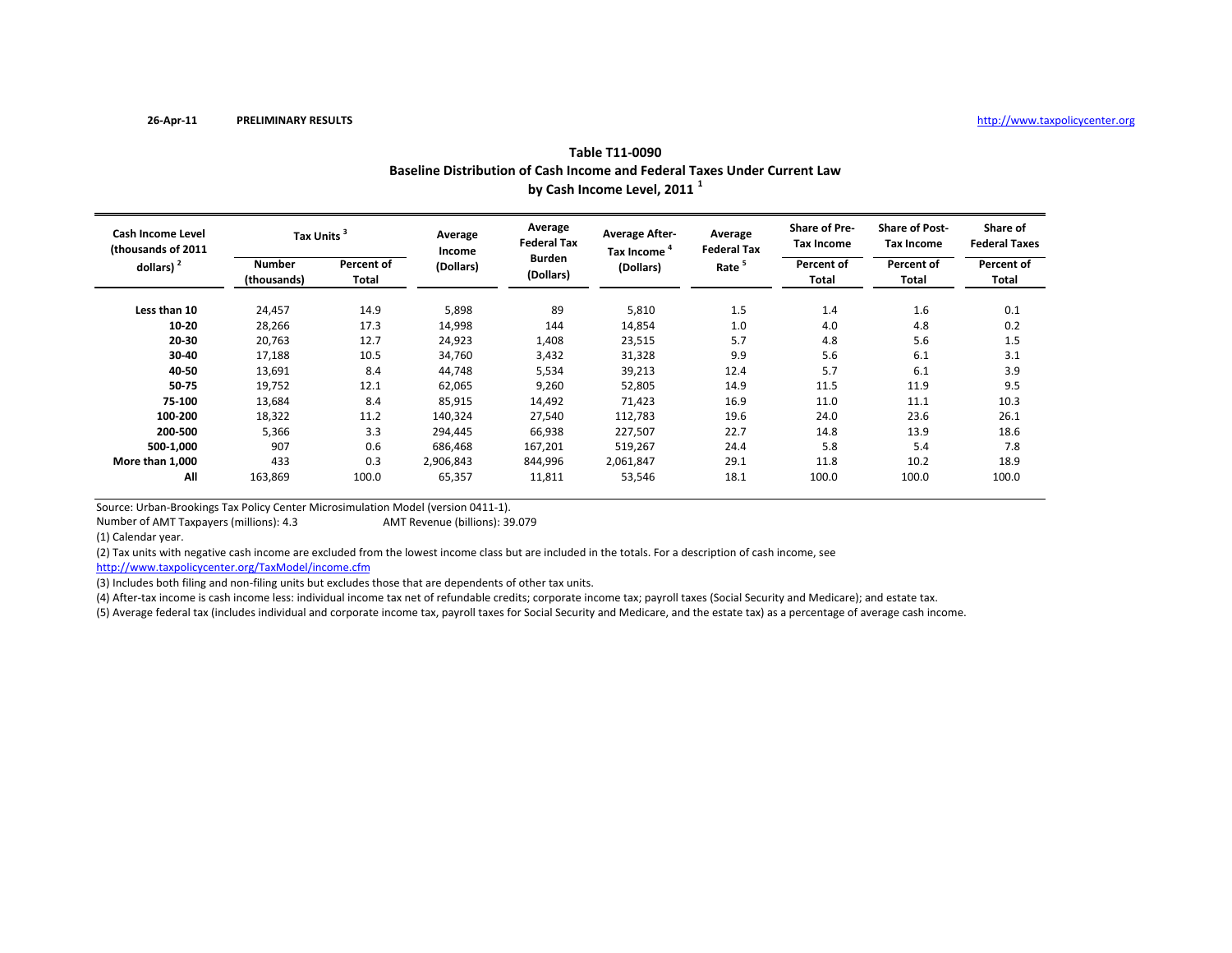| Table T11-0090                                                           |  |
|--------------------------------------------------------------------------|--|
| Baseline Distribution of Cash Income and Federal Taxes Under Current Law |  |
| by Cash Income Level, 2012 <sup>1</sup>                                  |  |

| <b>Cash Income Level</b><br>(thousands of 2011<br>dollars) $2$ | Tax Units <sup>3</sup> |                     | Average<br>Income | Average<br><b>Federal Tax</b> | <b>Average After-</b><br>Tax Income | Average<br><b>Federal Tax</b> | <b>Share of Pre-</b><br><b>Tax Income</b> | <b>Share of Post-</b><br><b>Tax Income</b> | Share of<br><b>Federal Taxes</b> |  |
|----------------------------------------------------------------|------------------------|---------------------|-------------------|-------------------------------|-------------------------------------|-------------------------------|-------------------------------------------|--------------------------------------------|----------------------------------|--|
|                                                                | Number<br>(thousands)  | Percent of<br>Total | (Dollars)         | <b>Burden</b><br>(Dollars)    | (Dollars)                           | Rate                          | Percent of<br>Total                       | Percent of<br>Total                        | Percent of<br><b>Total</b>       |  |
| Less than 10                                                   | 23,654                 | 14.3                | 6,045             | 141                           | 5,904                               | 2.3                           | 1.2                                       | 1.5                                        | 0.1                              |  |
| 10-20                                                          | 28,341                 | 17.2                | 15,232            | 289                           | 14,943                              | 1.9                           | 3.7                                       | 4.6                                        | 0.4                              |  |
| 20-30                                                          | 20,820                 | 12.6                | 25,240            | 1,770                         | 23,470                              | 7.0                           | 4.6                                       | 5.3                                        | 1.6                              |  |
| 30-40                                                          | 17,491                 | 10.6                | 35,253            | 3,994                         | 31,259                              | 11.3                          | 5.3                                       | 6.0                                        | 3.0                              |  |
| 40-50                                                          | 13,844                 | 8.4                 | 45,338            | 6,375                         | 38,964                              | 14.1                          | 5.4                                       | 5.9                                        | 3.7                              |  |
| 50-75                                                          | 20,187                 | 12.2                | 63,169            | 10,581                        | 52,588                              | 16.8                          | 11.0                                      | 11.6                                       | 9.0                              |  |
| 75-100                                                         | 13,838                 | 8.4                 | 87,271            | 16,644                        | 70,627                              | 19.1                          | 10.5                                      | 10.6                                       | 9.8                              |  |
| 100-200                                                        | 18,707                 | 11.3                | 143,999           | 33,094                        | 110,905                             | 23.0                          | 23.3                                      | 22.6                                       | 26.2                             |  |
| 200-500                                                        | 5,808                  | 3.5                 | 301,476           | 77,627                        | 223,849                             | 25.8                          | 15.2                                      | 14.1                                       | 19.1                             |  |
| 500-1,000                                                      | 1,003                  | 0.6                 | 700,511           | 175,855                       | 524,656                             | 25.1                          | 6.1                                       | 5.7                                        | 7.5                              |  |
| More than 1,000                                                | 503                    | 0.3                 | 3,175,826         | 919,667                       | 2,256,159                           | 29.0                          | 13.8                                      | 12.4                                       | 19.6                             |  |
| All                                                            | 165,201                | 100.0               | 69,939            | 14,295                        | 55,645                              | 20.4                          | 100.0                                     | 100.0                                      | 100.0                            |  |

Number of AMTAMT Revenue (billions): 131.813

(1) Calendar year.

(2) Tax units with negative cash income are excluded from the lowest income class but are included in the totals. For <sup>a</sup> description of cash income, see

http://www.taxpolicycenter.org/TaxModel/income.cfm

(3) Includes both filing and non-filing units but excludes those that are dependents of other tax units.

(4) After-tax income is cash income less: individual income tax net of refundable credits; corporate income tax; payroll taxes (Social Security and Medicare); and estate tax.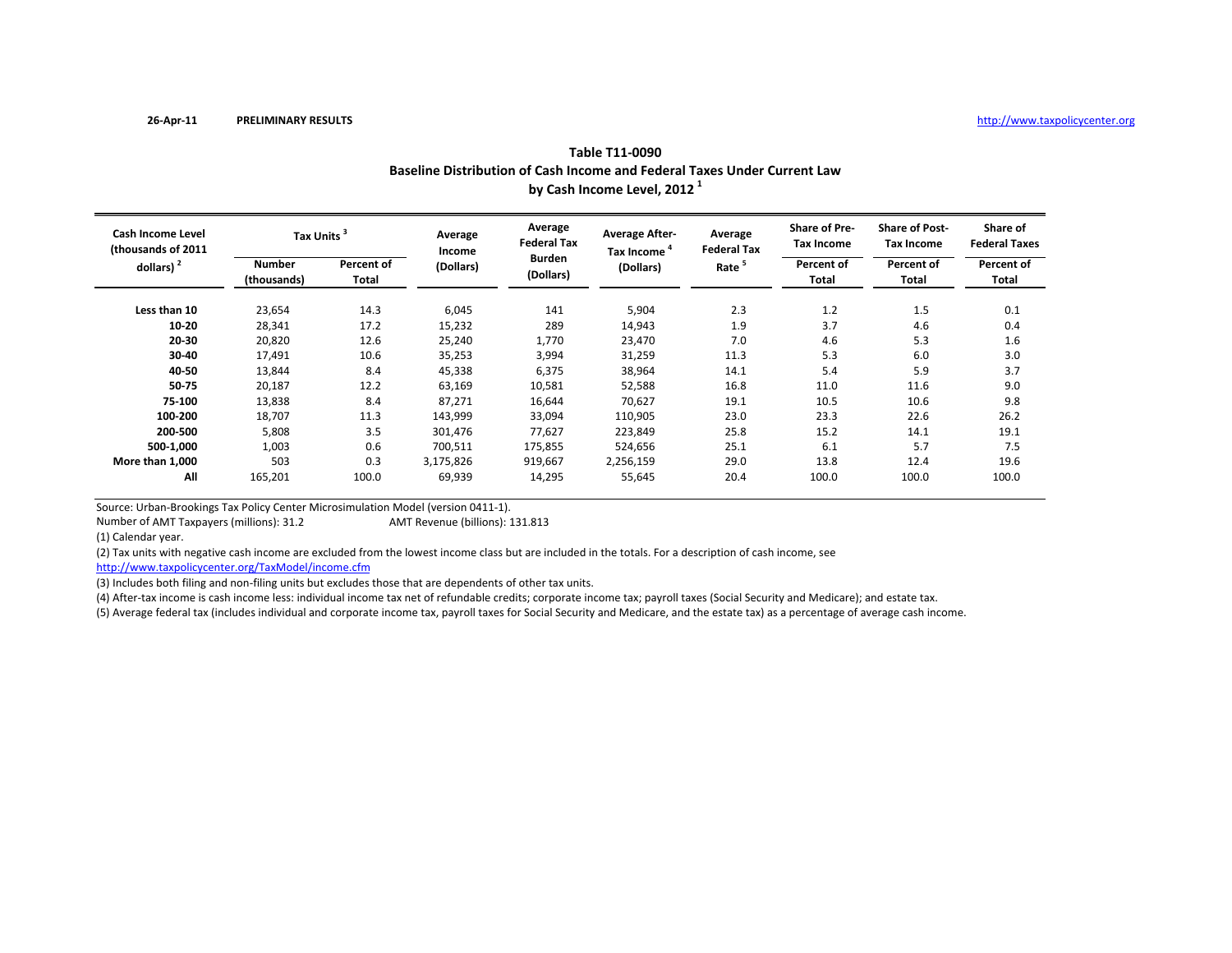| Table T11-0090                                                           |  |
|--------------------------------------------------------------------------|--|
| Baseline Distribution of Cash Income and Federal Taxes Under Current Law |  |
| by Cash Income Level, 2013 <sup>1</sup>                                  |  |

| <b>Cash Income Level</b><br>(thousands of 2011) | Tax Units <sup>3</sup>       |                     | Average<br>Income | Average<br><b>Federal Tax</b> | <b>Average After-</b><br>Tax Income | Average<br><b>Federal Tax</b> | <b>Share of Pre-</b><br>Tax Income | <b>Share of Post-</b><br><b>Tax Income</b> | Share of<br><b>Federal Taxes</b> |
|-------------------------------------------------|------------------------------|---------------------|-------------------|-------------------------------|-------------------------------------|-------------------------------|------------------------------------|--------------------------------------------|----------------------------------|
| dollars) $2$                                    | <b>Number</b><br>(thousands) | Percent of<br>Total | (Dollars)         | <b>Burden</b><br>(Dollars)    | (Dollars)                           | Rate <sup>5</sup>             | Percent of<br><b>Total</b>         | Percent of<br>Total                        | Percent of<br>Total              |
| Less than 10                                    | 21,065                       | 12.7                | 5,766             | 272                           | 5,493                               | 4.7                           | 1.0                                | 1.3                                        | 0.2                              |
| 10-20                                           | 27,359                       | 16.5                | 15,205            | 581                           | 14,623                              | 3.8                           | 3.5                                | 4.4                                        | 0.6                              |
| 20-30                                           | 20,377                       | 12.3                | 25,480            | 2,441                         | 23,039                              | 9.6                           | 4.3                                | 5.1                                        | 1.8                              |
| 30-40                                           | 16,959                       | 10.2                | 35,896            | 4,942                         | 30,954                              | 13.8                          | 5.1                                | 5.7                                        | 3.0                              |
| 40-50                                           | 13,305                       | 8.0                 | 46,141            | 7,509                         | 38,632                              | 16.3                          | 5.1                                | 5.6                                        | 3.5                              |
| 50-75                                           | 22,765                       | 13.7                | 63,142            | 12,006                        | 51,137                              | 19.0                          | 11.9                               | 12.7                                       | 9.6                              |
| 75-100                                          | 14,636                       | 8.8                 | 89,268            | 19,100                        | 70,168                              | 21.4                          | 10.9                               | 11.2                                       | 9.8                              |
| 100-200                                         | 20,881                       | 12.6                | 139,817           | 34,507                        | 105,310                             | 24.7                          | 24.3                               | 23.9                                       | 25.4                             |
| 200-500                                         | 6,084                        | 3.7                 | 292,655           | 80,544                        | 212,111                             | 27.5                          | 14.8                               | 14.0                                       | 17.2                             |
| 500-1,000                                       | 1,051                        | 0.6                 | 696,116           | 207,604                       | 488,512                             | 29.8                          | 6.1                                | 5.6                                        | 7.7                              |
| More than 1,000                                 | 534                          | 0.3                 | 3,032,367         | 1,124,727                     | 1,907,640                           | 37.1                          | 13.5                               | 11.1                                       | 21.1                             |
| All                                             | 166,272                      | 100.0               | 72,381            | 17,093                        | 55,289                              | 23.6                          | 100.0                              | 100.0                                      | 100.0                            |

Source: Urban‐Brookings Tax Policy Center Microsimulation Model (version 0411‐1). AMT Revenue (billions): 56.232

Number of AMT

(1) Calendar year.

(2) Tax units with negative cash income are excluded from the lowest income class but are included in the totals. For <sup>a</sup> description of cash income, see

http://www.taxpolicycenter.org/TaxModel/income.cfm

(3) Includes both filing and non-filing units but excludes those that are dependents of other tax units.

(4) After-tax income is cash income less: individual income tax net of refundable credits; corporate income tax; payroll taxes (Social Security and Medicare); and estate tax.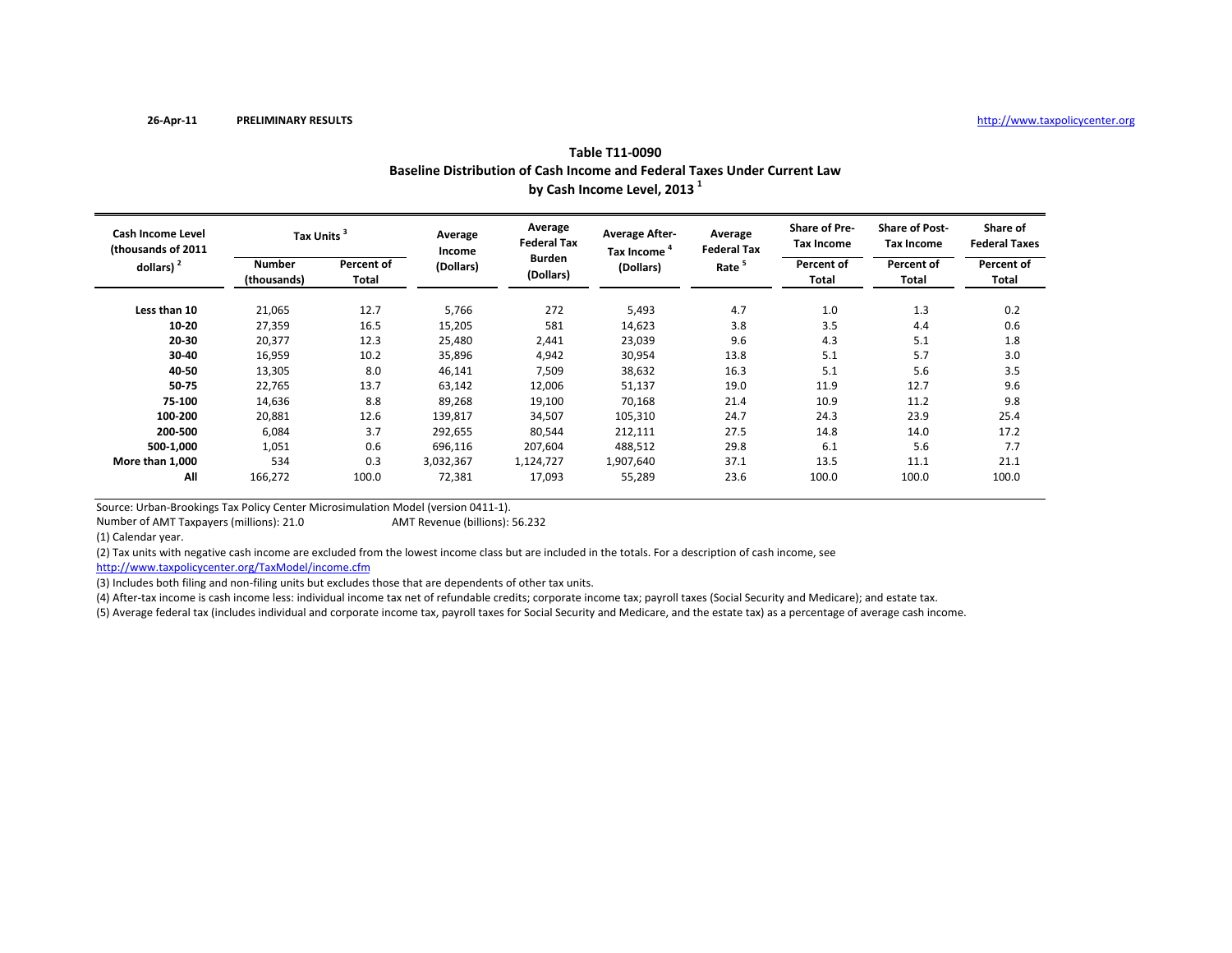| Table T11-0090                                                           |
|--------------------------------------------------------------------------|
| Baseline Distribution of Cash Income and Federal Taxes Under Current Law |
| by Cash Income Level, 2014 <sup>1</sup>                                  |

| <b>Cash Income Level</b><br>(thousands of 2011 | Tax Units <sup>3</sup> |                     | Average<br>Income | Average<br><b>Federal Tax</b> | <b>Average After-</b><br>Tax Income | Average<br><b>Federal Tax</b> | <b>Share of Pre-</b><br><b>Tax Income</b> | <b>Share of Post-</b><br><b>Tax Income</b> | Share of<br><b>Federal Taxes</b> |
|------------------------------------------------|------------------------|---------------------|-------------------|-------------------------------|-------------------------------------|-------------------------------|-------------------------------------------|--------------------------------------------|----------------------------------|
| dollars) $2$                                   | Number<br>(thousands)  | Percent of<br>Total | (Dollars)         | <b>Burden</b><br>(Dollars)    | (Dollars)                           | Rate                          | Percent of<br>Total                       | Percent of<br>Total                        | Percent of<br>Total              |
| Less than 10                                   | 19,897                 | 11.9                | 5,848             | 287                           | 5,560                               | 4.9                           | 0.9                                       | 1.1                                        | 0.2                              |
| 10-20                                          | 26,936                 | 16.1                | 15,504            | 591                           | 14,912                              | 3.8                           | 3.2                                       | 4.1                                        | 0.5                              |
| 20-30                                          | 20,102                 | 12.0                | 25,969            | 2,497                         | 23,472                              | 9.6                           | 4.0                                       | 4.8                                        | 1.6                              |
| 30-40                                          | 16,837                 | 10.1                | 36,552            | 5,044                         | 31,508                              | 13.8                          | 4.8                                       | 5.4                                        | 2.7                              |
| 40-50                                          | 13,554                 | 8.1                 | 46,919            | 7,701                         | 39,218                              | 16.4                          | 4.9                                       | 5.4                                        | 3.4                              |
| 50-75                                          | 23,387                 | 14.0                | 64,293            | 12,326                        | 51,966                              | 19.2                          | 11.7                                      | 12.4                                       | 9.3                              |
| 75-100                                         | 14,755                 | 8.8                 | 90,935            | 19,705                        | 71,230                              | 21.7                          | 10.4                                      | 10.7                                       | 9.4                              |
| 100-200                                        | 22,429                 | 13.4                | 142,643           | 35,581                        | 107,062                             | 24.9                          | 24.8                                      | 24.5                                       | 25.7                             |
| 200-500                                        | 6,631                  | 4.0                 | 298,436           | 83,387                        | 215,048                             | 27.9                          | 15.3                                      | 14.6                                       | 17.8                             |
| 500-1,000                                      | 1,122                  | 0.7                 | 712,647           | 215,157                       | 497,490                             | 30.2                          | 6.2                                       | 5.7                                        | 7.8                              |
| More than 1,000                                | 577                    | 0.3                 | 3,152,089         | 1,164,910                     | 1,987,179                           | 37.0                          | 14.1                                      | 11.7                                       | 21.6                             |
| All                                            | 167,479                | 100.0               | 77,069            | 18,562                        | 58,506                              | 24.1                          | 100.0                                     | 100.0                                      | 100.0                            |

Number of AMT

(1) Calendar year.

(2) Tax units with negative cash income are excluded from the lowest income class but are included in the totals. For <sup>a</sup> description of cash income, see AMT Revenue (billions): 64.456

http://www.taxpolicycenter.org/TaxModel/income.cfm

(3) Includes both filing and non-filing units but excludes those that are dependents of other tax units.

(4) After-tax income is cash income less: individual income tax net of refundable credits; corporate income tax; payroll taxes (Social Security and Medicare); and estate tax.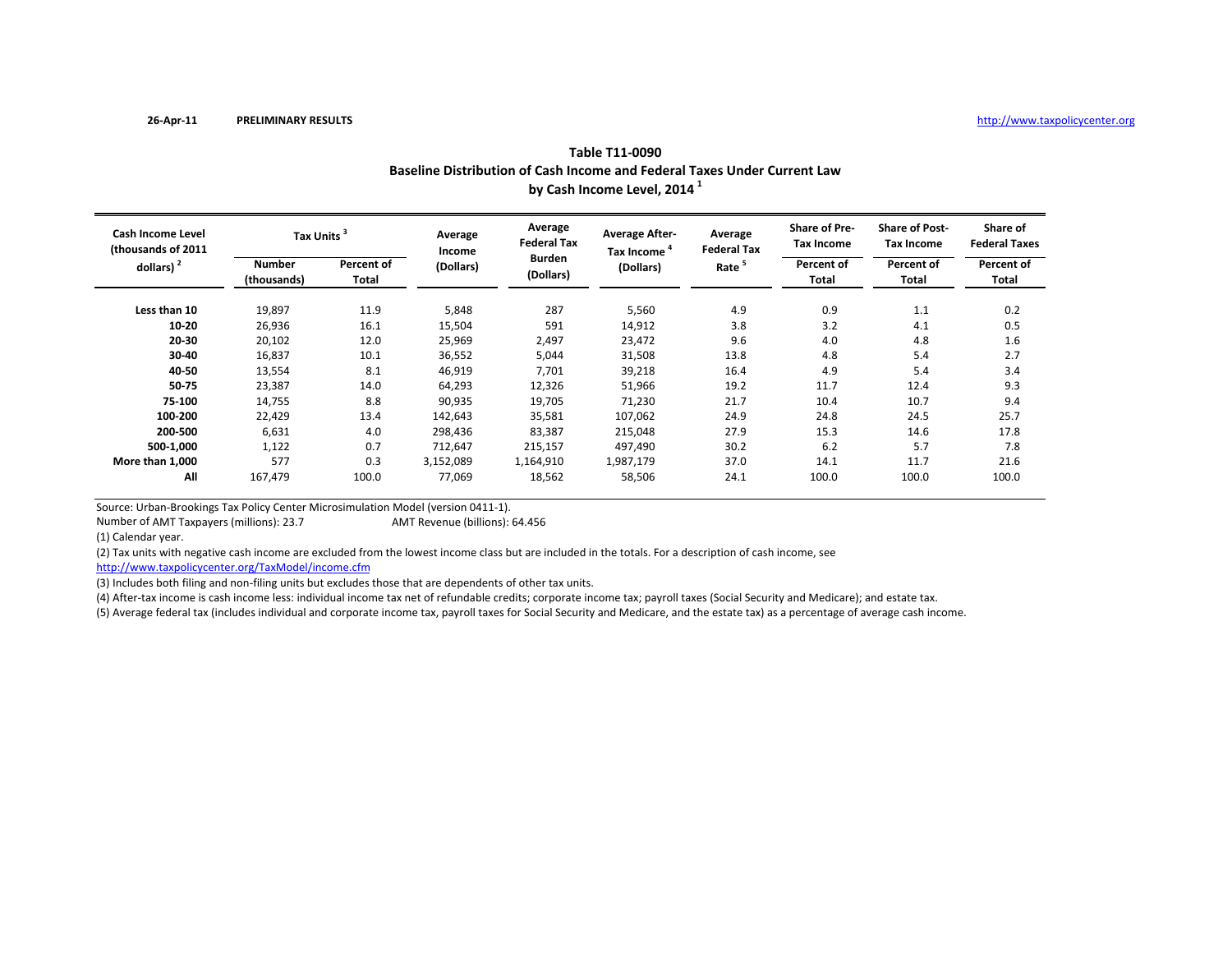| Table T11-0090                                                           |  |
|--------------------------------------------------------------------------|--|
| Baseline Distribution of Cash Income and Federal Taxes Under Current Law |  |
| by Cash Income Level, 2015 <sup>1</sup>                                  |  |

| <b>Cash Income Level</b><br>(thousands of 2011 | Tax Units <sup>3</sup> |                     | Average<br>Income | Average<br><b>Federal Tax</b> | <b>Average After-</b><br>Tax Income | Average<br><b>Federal Tax</b> | <b>Share of Pre-</b><br>Tax Income | <b>Share of Post-</b><br><b>Tax Income</b> | Share of<br><b>Federal Taxes</b> |  |
|------------------------------------------------|------------------------|---------------------|-------------------|-------------------------------|-------------------------------------|-------------------------------|------------------------------------|--------------------------------------------|----------------------------------|--|
| dollars) $2$                                   | Number<br>(thousands)  | Percent of<br>Total | (Dollars)         | <b>Burden</b><br>(Dollars)    | (Dollars)                           | Rate                          | Percent of<br>Total                | Percent of<br>Total                        | Percent of<br>Total              |  |
| Less than 10                                   | 18,828                 | 11.1                | 5,900             | 292                           | 5,608                               | 4.9                           | 0.8                                | 1.0                                        | 0.2                              |  |
| 10-20                                          | 26,753                 | 15.8                | 15,859            | 596                           | 15,264                              | 3.8                           | 3.1                                | 4.0                                        | 0.5                              |  |
| 20-30                                          | 20,164                 | 11.9                | 26,538            | 2,521                         | 24,017                              | 9.5                           | 3.9                                | 4.7                                        | 1.6                              |  |
| 30-40                                          | 16,562                 | 9.8                 | 37,305            | 5,098                         | 32,207                              | 13.7                          | 4.5                                | 5.2                                        | 2.6                              |  |
| 40-50                                          | 13,738                 | 8.1                 | 47,821            | 7,893                         | 39,928                              | 16.5                          | 4.8                                | 5.3                                        | 3.3                              |  |
| 50-75                                          | 24,031                 | 14.2                | 65,604            | 12,569                        | 53,036                              | 19.2                          | 11.6                               | 12.3                                       | 9.3                              |  |
| 75-100                                         | 14,893                 | 8.8                 | 92,846            | 20,110                        | 72,736                              | 21.7                          | 10.2                               | 10.5                                       | 9.2                              |  |
| 100-200                                        | 23,887                 | 14.1                | 145,539           | 36,408                        | 109,131                             | 25.0                          | 25.5                               | 25.2                                       | 26.6                             |  |
| 200-500                                        | 7,059                  | 4.2                 | 305,065           | 84,809                        | 220,256                             | 27.8                          | 15.8                               | 15.0                                       | 18.3                             |  |
| 500-1,000                                      | 1,187                  | 0.7                 | 726,148           | 216,769                       | 509,378                             | 29.9                          | 6.3                                | 5.8                                        | 7.9                              |  |
| More than 1,000                                | 603                    | 0.4                 | 3,088,329         | 1,108,594                     | 1,979,734                           | 35.9                          | 13.7                               | 11.5                                       | 20.5                             |  |
| All                                            | 168,946                | 100.0               | 80,584            | 19,328                        | 61,256                              | 24.0                          | 100.0                              | 100.0                                      | 100.0                            |  |

Number of AMT

(1) Calendar year.

(2) Tax units with negative cash income are excluded from the lowest income class but are included in the totals. For <sup>a</sup> description of cash income, see AMT Revenue (billions): 75.254

http://www.taxpolicycenter.org/TaxModel/income.cfm

(3) Includes both filing and non-filing units but excludes those that are dependents of other tax units.

(4) After-tax income is cash income less: individual income tax net of refundable credits; corporate income tax; payroll taxes (Social Security and Medicare); and estate tax.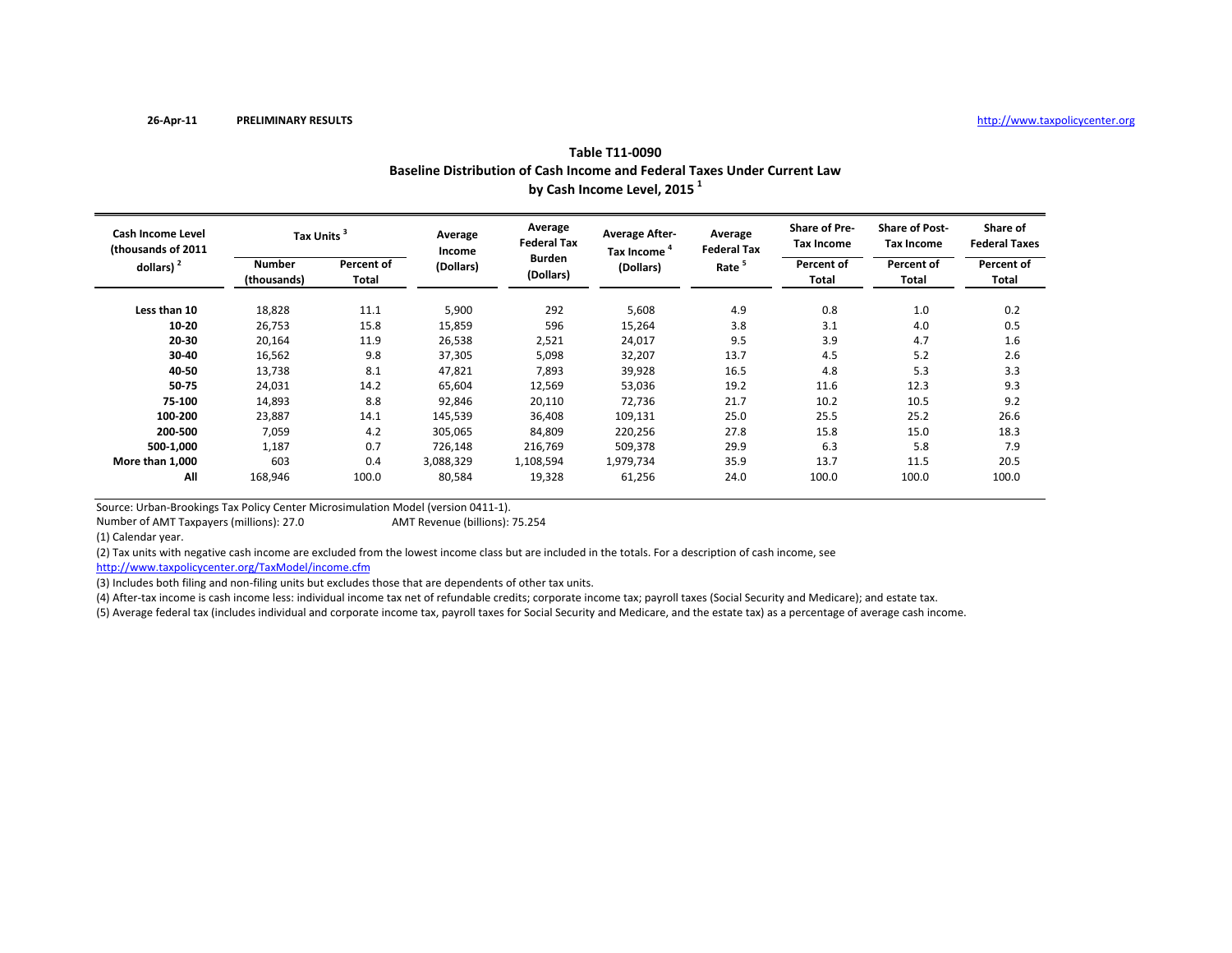| Table T11-0090                                                           |  |
|--------------------------------------------------------------------------|--|
| Baseline Distribution of Cash Income and Federal Taxes Under Current Law |  |
| by Cash Income Level, 2016 <sup>1</sup>                                  |  |

| <b>Cash Income Level</b><br>(thousands of 2011 | Tax Units <sup>3</sup> |                     | Average<br>Income | Average<br><b>Federal Tax</b> | <b>Average After-</b><br>Tax Income | Average<br><b>Federal Tax</b> | <b>Share of Pre-</b><br><b>Tax Income</b> | <b>Share of Post-</b><br><b>Tax Income</b> | Share of<br><b>Federal Taxes</b> |
|------------------------------------------------|------------------------|---------------------|-------------------|-------------------------------|-------------------------------------|-------------------------------|-------------------------------------------|--------------------------------------------|----------------------------------|
| dollars) $2$                                   | Number<br>(thousands)  | Percent of<br>Total | (Dollars)         | <b>Burden</b><br>(Dollars)    | (Dollars)                           | Rate                          | Percent of<br>Total                       | Percent of<br>Total                        | Percent of<br>Total              |
| Less than 10                                   | 18,081                 | 10.6                | 6,010             | 304                           | 5,706                               | 5.1                           | 0.8                                       | 1.0                                        | 0.2                              |
| 10-20                                          | 26,360                 | 15.5                | 16,210            | 603                           | 15,607                              | 3.7                           | 3.0                                       | 3.8                                        | 0.5                              |
| 20-30                                          | 20,446                 | 12.0                | 27,078            | 2,503                         | 24,575                              | 9.2                           | 3.9                                       | 4.6                                        | 1.5                              |
| 30-40                                          | 16,590                 | 9.7                 | 38,121            | 5,159                         | 32,962                              | 13.5                          | 4.4                                       | 5.0                                        | 2.5                              |
| 40-50                                          | 13,772                 | 8.1                 | 48,919            | 8,096                         | 40,823                              | 16.6                          | 4.7                                       | 5.2                                        | 3.2                              |
| 50-75                                          | 24,484                 | 14.4                | 67,101            | 12,923                        | 54,179                              | 19.3                          | 11.5                                      | 12.2                                       | 9.2                              |
| 75-100                                         | 14,978                 | 8.8                 | 94,793            | 20,673                        | 74,120                              | 21.8                          | 9.9                                       | 10.2                                       | 9.0                              |
| 100-200                                        | 25,335                 | 14.9                | 148,968           | 37,430                        | 111,538                             | 25.1                          | 26.3                                      | 26.0                                       | 27.5                             |
| 200-500                                        | 7,312                  | 4.3                 | 313,196           | 87,490                        | 225,706                             | 27.9                          | 16.0                                      | 15.2                                       | 18.6                             |
| 500-1,000                                      | 1,235                  | 0.7                 | 744,038           | 220,566                       | 523,471                             | 29.6                          | 6.4                                       | 5.9                                        | 7.9                              |
| More than 1.000                                | 633                    | 0.4                 | 3,063,145         | 1,080,369                     | 1,982,776                           | 35.3                          | 13.5                                      | 11.5                                       | 19.9                             |
| All                                            | 170,508                | 100.0               | 84,047            | 20,205                        | 63,842                              | 24.0                          | 100.0                                     | 100.0                                      | 100.0                            |

Number of AMT

(1) Calendar year.

(2) Tax units with negative cash income are excluded from the lowest income class but are included in the totals. For <sup>a</sup> description of cash income, see AMT Revenue (billions): 86.476

http://www.taxpolicycenter.org/TaxModel/income.cfm

(3) Includes both filing and non-filing units but excludes those that are dependents of other tax units.

(4) After-tax income is cash income less: individual income tax net of refundable credits; corporate income tax; payroll taxes (Social Security and Medicare); and estate tax.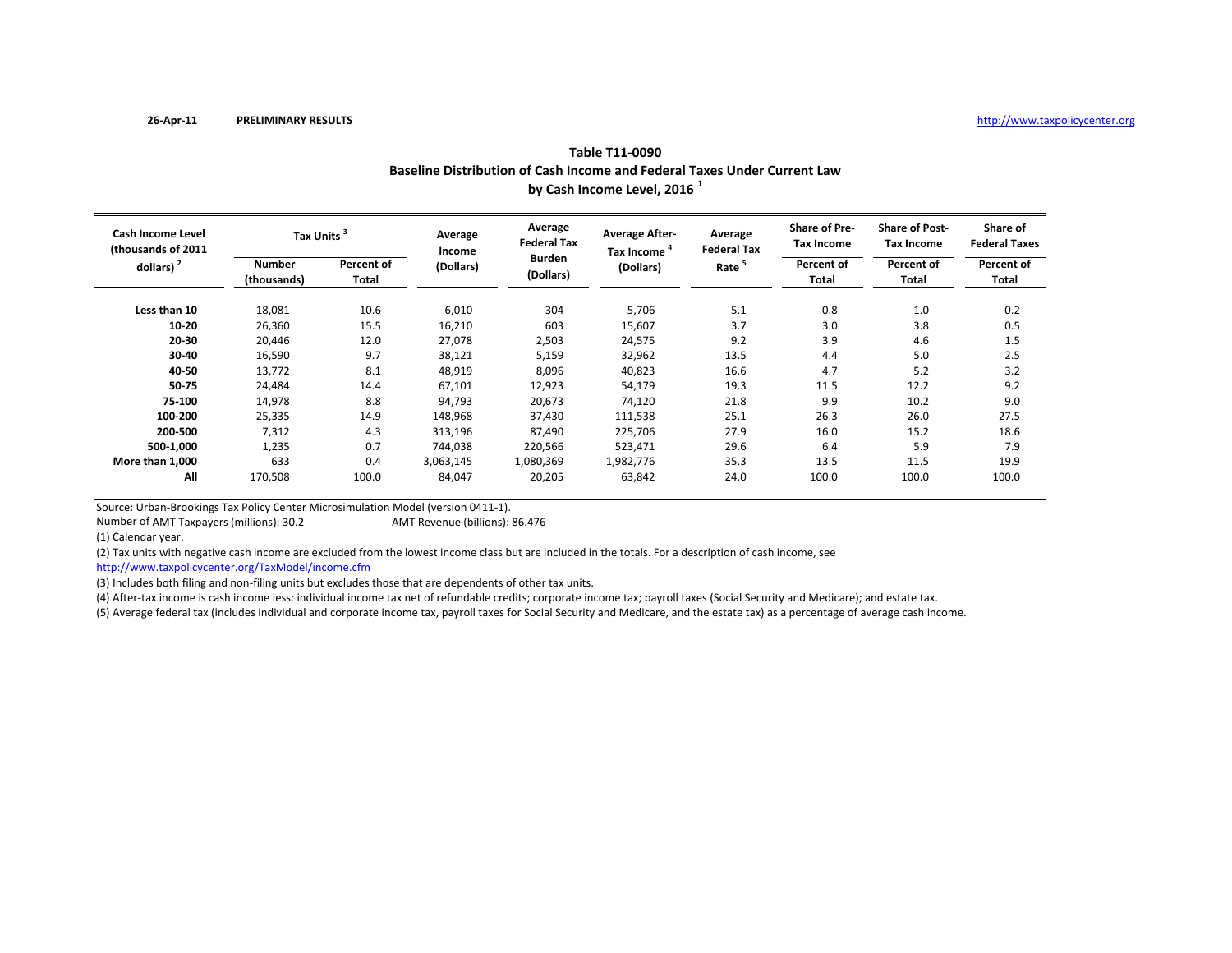|                                         |                              |                     |                   |                               | Baseline Distribution of Cash Income and Federal Taxes Under Current Law<br>by Cash Income Level, 2017 <sup>1</sup> |                               |                                    |                                            |                                  |
|-----------------------------------------|------------------------------|---------------------|-------------------|-------------------------------|---------------------------------------------------------------------------------------------------------------------|-------------------------------|------------------------------------|--------------------------------------------|----------------------------------|
| Cash Income Level<br>(thousands of 2011 | Tax Units <sup>3</sup>       |                     | Average<br>Income | Average<br><b>Federal Tax</b> | <b>Average After-</b><br>Tax Income <sup>4</sup>                                                                    | Average<br><b>Federal Tax</b> | <b>Share of Pre-</b><br>Tax Income | <b>Share of Post-</b><br><b>Tax Income</b> | Share of<br><b>Federal Taxes</b> |
| dollars) $2$                            | <b>Number</b><br>(thousands) | Percent of<br>Total | (Dollars)         | <b>Burden</b><br>(Dollars)    | (Dollars)                                                                                                           | Rate <sup>5</sup>             | Percent of<br>Total                | Percent of<br>Total                        | Percent of<br>Total              |
| Less than 10                            | 16,976                       | 9.9                 | 6,061             | 324                           | 5,737                                                                                                               | 5.3                           | 0.7                                | 0.9                                        | 0.2                              |
| 10-20                                   | 26,538                       | 15.4                | 16,613            | 609                           | 16,004                                                                                                              | 3.7                           | 2.9                                | 3.7                                        | 0.4                              |
| 20-30                                   | 20,585                       | 12.0                | 27,751            | 2,552                         | 25,199                                                                                                              | 9.2                           | 3.8                                | 4.6                                        | 1.4                              |
| 30-40                                   | 16,432                       | 9.6                 | 38,977            | 5,206                         | 33,772                                                                                                              | 13.4                          | 4.3                                | 4.9                                        | 2.3                              |
| 40-50                                   | 13,892                       | 8.1                 | 50,058            | 8,341                         | 41.717                                                                                                              | 16.7                          | 4.6                                | 5.1                                        | 3.2                              |
| 50-75                                   | 25,402                       | 14.8                | 68,834            | 13,377                        | 55,457                                                                                                              | 19.4                          | 11.6                               | 12.4                                       | 9.3                              |

14,811 8.6 96,712 21,378 75,334 22.1 9.5 9.8 8.6

26,660 15.5 153,492 38,882 114,610 25.3 27.2 26.8 28.3

 7,437 4.3 324,123 91,625 232,498 28.3 16.0 15.2 18.6 **500‐1,000** 1,198 0.7 770,123 228,034 542,089 29.6 6.1 5.7 7.5

171,902 100.0 87,657 21,313 66,345 24.3 100.0 100.0 100.0

**1,000** 659 0.4 3,138,766 1,114,740 2,024,026 35.5 13.7 11.7 20.1

## **Table T11‐0090**

Source: Urban‐Brookings Tax Policy Center Microsimulation Model (version 0411‐1).

Number of AMTAMT Revenue (billions): 99.730

(1) Calendar year.

**More than**

**75‐100**

**100‐200**

**200‐500**

**All**

(2) Tax units with negative cash income are excluded from the lowest income class but are included in the totals. For <sup>a</sup> description of cash income, see

http://www.taxpolicycenter.org/TaxModel/income.cfm

(3) Includes both filing and non-filing units but excludes those that are dependents of other tax units.

(4) After-tax income is cash income less: individual income tax net of refundable credits; corporate income tax; payroll taxes (Social Security and Medicare); and estate tax.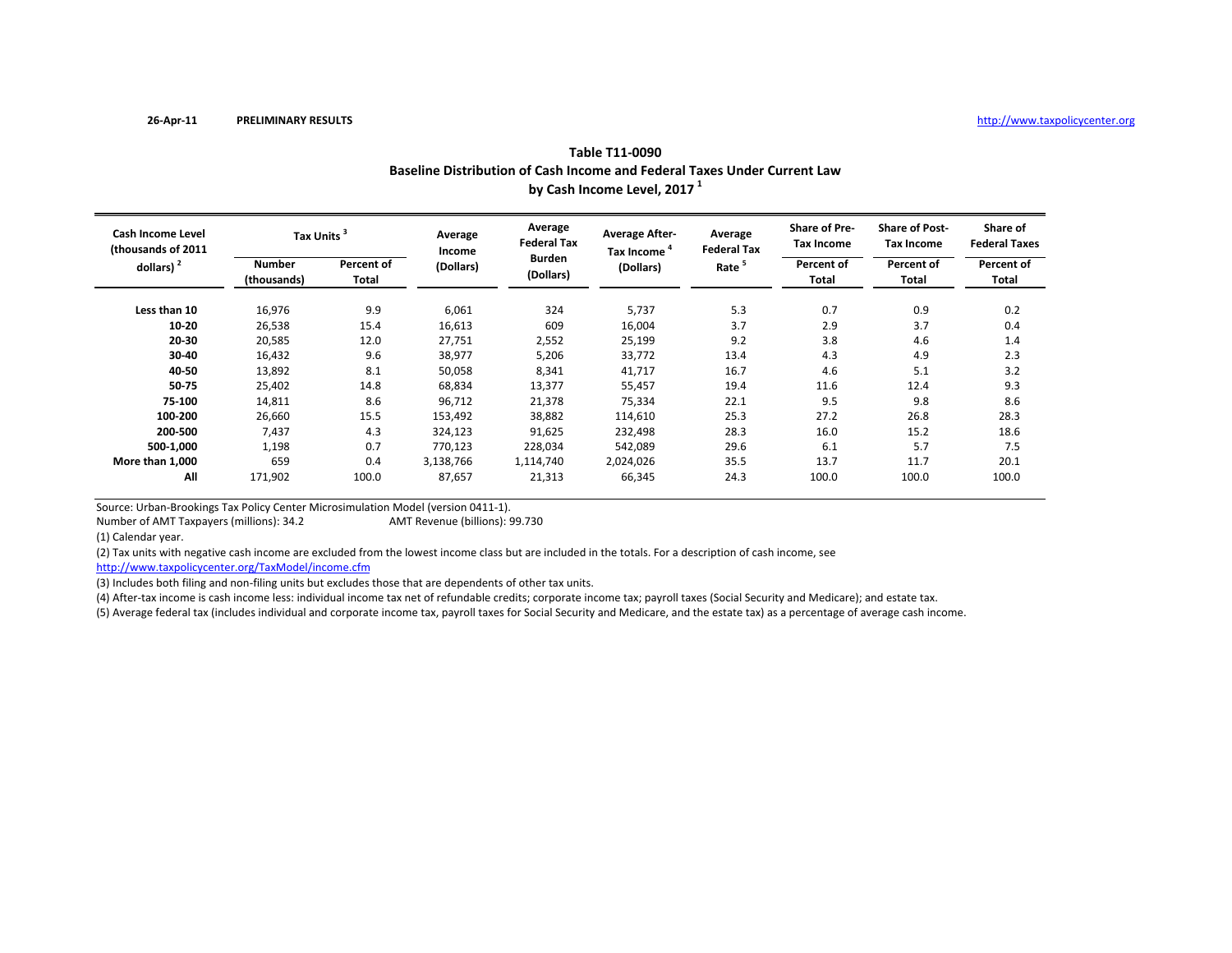|                                                | Baseline Distribution of Cash Income and Federal Taxes Under Current Law<br>by Cash Income Level, 2018 <sup>1</sup> |                     |                   |                               |                                                  |                               |                                           |                                            |                                  |  |  |  |  |
|------------------------------------------------|---------------------------------------------------------------------------------------------------------------------|---------------------|-------------------|-------------------------------|--------------------------------------------------|-------------------------------|-------------------------------------------|--------------------------------------------|----------------------------------|--|--|--|--|
| <b>Cash Income Level</b><br>(thousands of 2011 | Tax Units <sup>3</sup>                                                                                              |                     | Average<br>Income | Average<br><b>Federal Tax</b> | <b>Average After-</b><br>Tax Income <sup>4</sup> | Average<br><b>Federal Tax</b> | <b>Share of Pre-</b><br><b>Tax Income</b> | <b>Share of Post-</b><br><b>Tax Income</b> | Share of<br><b>Federal Taxes</b> |  |  |  |  |
| dollars) $2$                                   | <b>Number</b><br>(thousands)                                                                                        | Percent of<br>Total | (Dollars)         | <b>Burden</b><br>(Dollars)    | (Dollars)                                        | Rate <sup>5</sup>             | Percent of<br>Total                       | Percent of<br>Total                        | Percent of<br>Total              |  |  |  |  |
| Less than 10                                   | 16,155                                                                                                              | 9.3                 | 6,169             | 316                           | 5,853                                            | 5.1                           | 0.6                                       | 0.8                                        | 0.1                              |  |  |  |  |
| 10-20                                          | 26,192                                                                                                              | 15.1                | 17,075            | 622                           | 16,453                                           | 3.7                           | 2.8                                       | 3.6                                        | 0.4                              |  |  |  |  |
| 20-30                                          | 20,795                                                                                                              | 12.0                | 28,430            | 2,575                         | 25,855                                           | 9.1                           | 3.7                                       | 4.5                                        | 1.4                              |  |  |  |  |
| 30-40                                          | 16,574                                                                                                              | 9.6                 | 39,828            | 5,262                         | 34,566                                           | 13.2                          | 4.2                                       | 4.8                                        | 2.3                              |  |  |  |  |
| 40-50                                          | 14,058                                                                                                              | 8.1                 | 51,179            | 8,549                         | 42,631                                           | 16.7                          | 4.6                                       | 5.0                                        | 3.1                              |  |  |  |  |
| 50-75                                          | 25,874                                                                                                              | 14.9                | 70,618            | 13,820                        | 56,798                                           | 19.6                          | 11.6                                      | 12.3                                       | 9.3                              |  |  |  |  |
| 75-100                                         | 14,790                                                                                                              | 8.5                 | 98,561            | 21,959                        | 76,601                                           | 22.3                          | 9.2                                       | 9.5                                        | 8.4                              |  |  |  |  |
| 100-200                                        | 28,006                                                                                                              | 16.2                | 157,667           | 40,183                        | 117,483                                          | 25.5                          | 27.9                                      | 27.5                                       | 29.1                             |  |  |  |  |
| 200-500                                        | 7,642                                                                                                               | 4.4                 | 333,687           | 95,017                        | 238,670                                          | 28.5                          | 16.1                                      | 15.3                                       | 18.8                             |  |  |  |  |
| 500-1,000                                      | 1,176                                                                                                               | 0.7                 | 795,420           | 233,374                       | 562,046                                          | 29.3                          | 5.9                                       | 5.5                                        | 7.1                              |  |  |  |  |
| More than 1,000                                | 682                                                                                                                 | 0.4                 | 3,202,048         | 1,127,074                     | 2,074,974                                        | 35.2                          | 13.8                                      | 11.8                                       | 19.9                             |  |  |  |  |
| All                                            | 173,293                                                                                                             | 100.0               | 91,304            | 22,300                        | 69,004                                           | 24.4                          | 100.0                                     | 100.0                                      | 100.0                            |  |  |  |  |

**Table T11‐0090**

Source: Urban‐Brookings Tax Policy Center Microsimulation Model (version 0411‐1).

Number of AMTAMT Revenue (billions): 114.777

(1) Calendar year.

(2) Tax units with negative cash income are excluded from the lowest income class but are included in the totals. For <sup>a</sup> description of cash income, see

http://www.taxpolicycenter.org/TaxModel/income.cfm

(3) Includes both filing and non‐filing units but excludes those that are dependents of other tax units.

(4) After-tax income is cash income less: individual income tax net of refundable credits; corporate income tax; payroll taxes (Social Security and Medicare); and estate tax.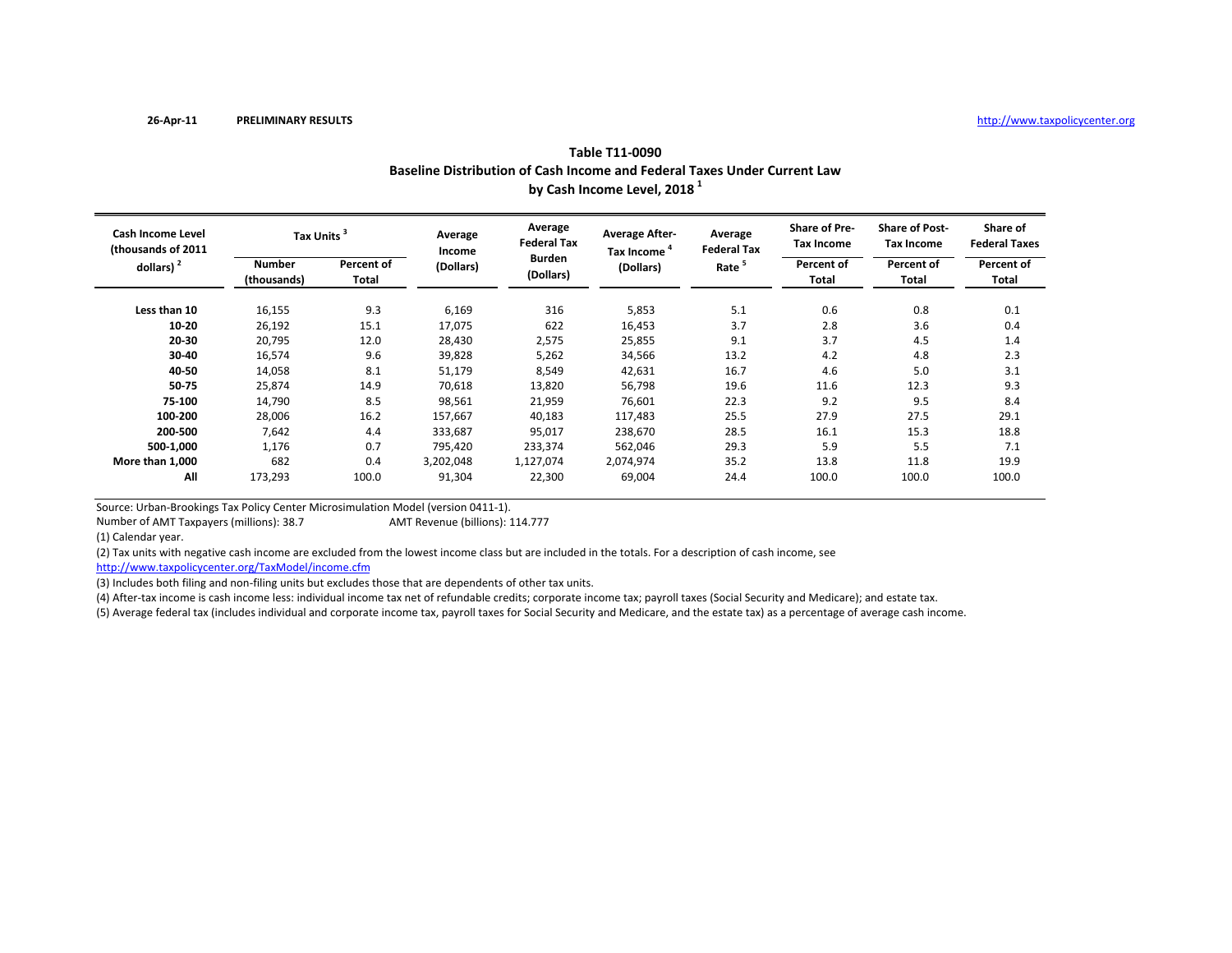|                                         | Baseline Distribution of Cash Income and Federal Taxes Under Current Law<br>by Cash Income Level, 2019 <sup>1</sup><br><b>Share of Pre-</b><br>Average<br><b>Average After-</b><br>Average<br>Tax Units <sup>3</sup><br>Average<br><b>Federal Tax</b><br><b>Tax Income</b><br><b>Federal Tax</b><br>Tax Income <sup>4</sup><br>Income<br><b>Burden</b><br>Percent of<br><b>Number</b><br>Percent of<br>Rate <sup>5</sup><br>(Dollars)<br>(Dollars)<br>(Dollars)<br>Total<br>(thousands)<br>Total<br>320<br>5.1<br>15.670<br>9.0<br>0.6<br>6,294<br>5.974<br>3.7<br>650<br>2.7<br>16,867<br>25,500<br>14.6<br>17,517<br>8.7<br>3.7<br>26,521<br>21,214<br>12.1<br>29,047<br>2,526<br>9.6<br>13.2<br>40.674 |     |        |       |        |      |     |                                            |                                  |
|-----------------------------------------|-----------------------------------------------------------------------------------------------------------------------------------------------------------------------------------------------------------------------------------------------------------------------------------------------------------------------------------------------------------------------------------------------------------------------------------------------------------------------------------------------------------------------------------------------------------------------------------------------------------------------------------------------------------------------------------------------------------|-----|--------|-------|--------|------|-----|--------------------------------------------|----------------------------------|
| Cash Income Level<br>(thousands of 2011 |                                                                                                                                                                                                                                                                                                                                                                                                                                                                                                                                                                                                                                                                                                           |     |        |       |        |      |     | <b>Share of Post-</b><br><b>Tax Income</b> | Share of<br><b>Federal Taxes</b> |
| dollars) $2$                            |                                                                                                                                                                                                                                                                                                                                                                                                                                                                                                                                                                                                                                                                                                           |     |        |       |        |      |     | Percent of<br>Total                        | Percent of<br>Total              |
| Less than 10                            |                                                                                                                                                                                                                                                                                                                                                                                                                                                                                                                                                                                                                                                                                                           |     |        |       |        |      |     | 0.8                                        | 0.1                              |
| 10-20                                   |                                                                                                                                                                                                                                                                                                                                                                                                                                                                                                                                                                                                                                                                                                           |     |        |       |        |      |     | 3.4                                        | 0.4                              |
| 20-30                                   |                                                                                                                                                                                                                                                                                                                                                                                                                                                                                                                                                                                                                                                                                                           |     |        |       |        |      |     | 4.5                                        | 1.3                              |
| 30-40                                   | 16,722                                                                                                                                                                                                                                                                                                                                                                                                                                                                                                                                                                                                                                                                                                    |     |        | 5,370 | 35,304 |      | 4.1 | 4.7                                        | 2.2                              |
| 40-50                                   | 14.218                                                                                                                                                                                                                                                                                                                                                                                                                                                                                                                                                                                                                                                                                                    | 8.1 | 52.358 | 8.755 | 43.603 | 16.7 | 4.5 | 5.0                                        | 3.1                              |

14,218 8.1 52,358 8,755 43,603 16.7 4.5 5.0 3.1

26,182 15.0 72,435 14,263 58,172 19.7 11.4 12.2 9.2

14,946 8.6 100,325 22,596 77,729 22.5 9.0 9.3 8.3

29,058 16.6 162,173 41,492 120,681 25.6 28.4 28.0 29.7

 7,917 4.5 342,681 98,220 244,460 28.7 16.4 15.5 19.1 **500‐1,000** 1,161 0.7 820,418 240,667 579,751 29.3 5.8 5.4 6.9

174,680 100.0 94,935 23,283 71,652 24.5 100.0 100.0 100.0

**11,000** 703 0.4 3,263,088 1,135,453 2,127,635 34.8 13.8 11.9 19.6

## **Table T11‐0090**

Source: Urban‐Brookings Tax Policy Center Microsimulation Model (version 0411‐1).

Number of AMT

**50‐75**

**75‐100**

**100‐200**

**200‐500**

**All**

(1) Calendar year.

**More than**

(2) Tax units with negative cash income are excluded from the lowest income class but are included in the totals. For <sup>a</sup> description of cash income, see AMT Revenue (billions): 131.599

http://www.taxpolicycenter.org/TaxModel/income.cfm

(3) Includes both filing and non-filing units but excludes those that are dependents of other tax units.

(4) After‐tax income is cash income less: individual income tax net of refundable credits; corporate income tax; payroll taxes (Social Security and Medicare); and estate tax.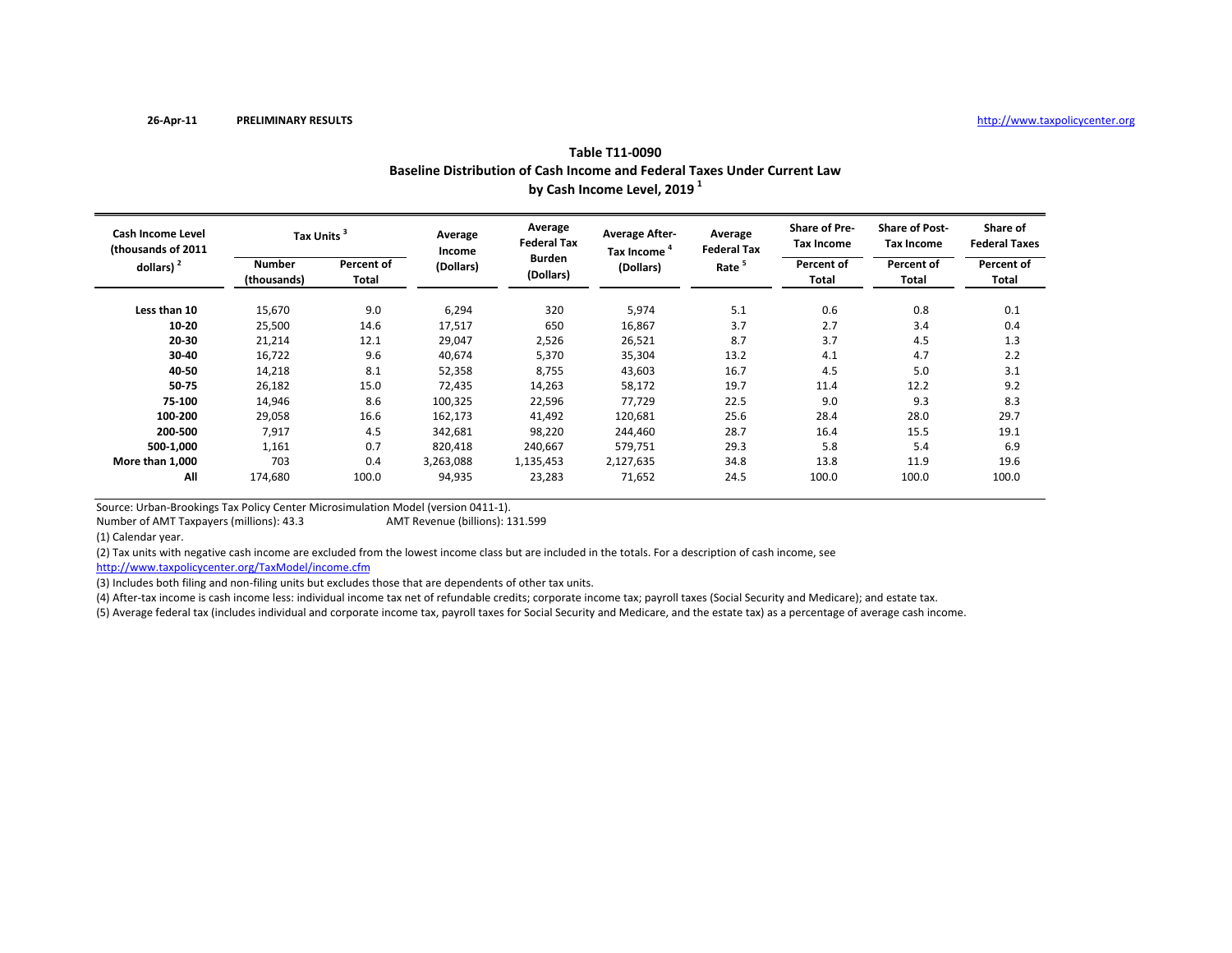|                                                |                        |                     |                   |                               | Baseline Distribution of Cash Income and Federal Taxes Under Current Law<br>by Cash Income Level, 2020 <sup>1</sup> |                               |                                    |                                            |                                  |
|------------------------------------------------|------------------------|---------------------|-------------------|-------------------------------|---------------------------------------------------------------------------------------------------------------------|-------------------------------|------------------------------------|--------------------------------------------|----------------------------------|
| <b>Cash Income Level</b><br>(thousands of 2011 | Tax Units <sup>3</sup> |                     | Average<br>Income | Average<br><b>Federal Tax</b> | <b>Average After-</b><br>Tax Income "                                                                               | Average<br><b>Federal Tax</b> | <b>Share of Pre-</b><br>Tax Income | <b>Share of Post-</b><br><b>Tax Income</b> | Share of<br><b>Federal Taxes</b> |
| dollars) $2$                                   | Number<br>(thousands)  | Percent of<br>Total | (Dollars)         | <b>Burden</b><br>(Dollars)    | (Dollars)                                                                                                           | Rate <sup>5</sup>             | Percent of<br>Total                | Percent of<br>Total                        | Percent of<br>Total              |
| Less than 10                                   | 15,329                 | 8.7                 | 6,389             | 325                           | 6,065                                                                                                               | 5.1                           | 0.6                                | 0.7                                        | 0.1                              |
| 10-20                                          | 25,270                 | 14.4                | 18,106            | 680                           | 17,426                                                                                                              | 3.8                           | 2.6                                | 3.4                                        | 0.4                              |
| 20-30                                          | 21,124                 | 12.0                | 29,774            | 2,530                         | 27,244                                                                                                              | 8.5                           | 3.6                                | 4.4                                        | 1.3                              |
| 30-40                                          | 16,804                 | 9.5                 | 41,452            | 5,411                         | 36,041                                                                                                              | 13.1                          | 4.0                                | 4.6                                        | 2.1                              |
| 40-50                                          | 14,579                 | 8.3                 | 53,632            | 8,996                         | 44,636                                                                                                              | 16.8                          | 4.5                                | 5.0                                        | 3.1                              |
| 50-75                                          | 26,126                 | 14.8                | 74,258            | 14,684                        | 59,574                                                                                                              | 19.8                          | 11.2                               | 11.9                                       | 9.0                              |
| 75-100                                         | 15,560                 | 8.8                 | 102,210           | 23,283                        | 78,928                                                                                                              | 22.8                          | 9.2                                | 9.4                                        | 8.5                              |
| 100-200                                        | 29,658                 | 16.9                | 167,034           | 43,036                        | 123,998                                                                                                             | 25.8                          | 28.5                               | 28.1                                       | 29.8                             |
| 200-500                                        | 8,285                  | 4.7                 | 350,901           | 101,138                       | 249,763                                                                                                             | 28.8                          | 16.8                               | 15.8                                       | 19.6                             |
| 500-1,000                                      | 1,156                  | 0.7                 | 846,625           | 247,100                       | 599,525                                                                                                             | 29.2                          | 5.6                                | 5.3                                        | 6.7                              |
| More than 1,000                                | 718                    | 0.4                 | 3,345,061         | 1,154,185                     | 2,190,876                                                                                                           | 34.5                          | 13.8                               | 12.0                                       | 19.4                             |
| All                                            | 176,061                | 100.0               | 98,590            | 24,303                        | 74,287                                                                                                              | 24.7                          | 100.0                              | 100.0                                      | 100.0                            |

**Table T11‐0090**

Number of AMTAMT Revenue (billions): 150.369

(1) Calendar year.

(2) Tax units with negative cash income are excluded from the lowest income class but are included in the totals. For <sup>a</sup> description of cash income, see

http://www.taxpolicycenter.org/TaxModel/income.cfm

(3) Includes both filing and non-filing units but excludes those that are dependents of other tax units.

(4) After-tax income is cash income less: individual income tax net of refundable credits; corporate income tax; payroll taxes (Social Security and Medicare); and estate tax.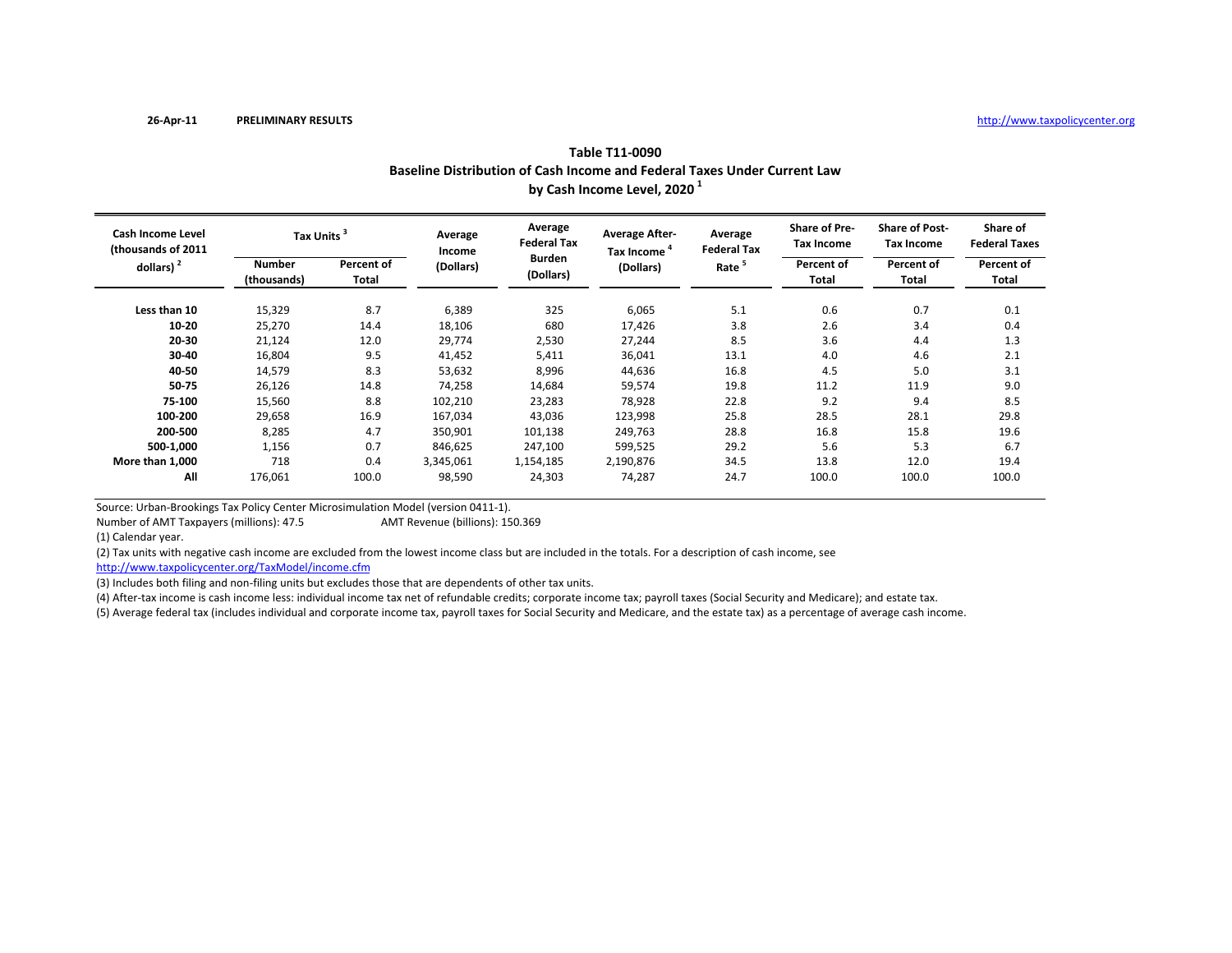| Cash Income Level<br>(thousands of 2011) | Tax Units <sup>3</sup> |                     | Average             | Average<br><b>Federal Tax</b> | <b>Average After-</b>                | Average<br><b>Federal Tax</b> | Share of Pre-<br>Tax Income | <b>Share of Post-</b><br><b>Tax Income</b> | Share of<br><b>Federal Taxes</b> |
|------------------------------------------|------------------------|---------------------|---------------------|-------------------------------|--------------------------------------|-------------------------------|-----------------------------|--------------------------------------------|----------------------------------|
| dollars) $2$                             | Number<br>(thousands)  | Percent of<br>Total | Income<br>(Dollars) | <b>Burden</b><br>(Dollars)    | Tax Income <sup>4</sup><br>(Dollars) | Rate <sup>5</sup>             | Percent of<br>Total         | Percent of<br>Total                        | Percent of<br>Total              |
| Less than 10                             | 14,624                 | 8.2                 | 6,449               | 302                           | 6,147                                | 4.7                           | 0.5                         | 0.7                                        | 0.1                              |
| $10 - 20$                                | 25,870                 | 14.6                | 18,854              | 748                           | 18,106                               | 4.0                           | 2.8                         | 3.5                                        | 0.4                              |
| 20-30                                    | 21,195                 | 11.9                | 30,442              | 2,557                         | 27,885                               | 8.4                           | 3.6                         | 4.5                                        | 1.2                              |
| 30-40                                    | 16,838                 | 9.5                 | 42,082              | 5,457                         | 36,626                               | 13.0                          | 4.0                         | 4.7                                        | 2.0                              |
| 40-50                                    | 15,052                 | 8.5                 | 55,060              | 9,459                         | 45,602                               | 17.2                          | 4.7                         | 5.2                                        | 3.2                              |
| 50-75                                    | 25,722                 | 14.5                | 76,228              | 15,303                        | 60,925                               | 20.1                          | 11.1                        | 11.9                                       | 8.7                              |
| 75-100                                   | 16,086                 | 9.1                 | 103,995             | 23,947                        | 80,048                               | 23.0                          | 9.4                         | 9.7                                        | 8.6                              |
| 100-200                                  | 30,360                 | 17.1                | 171,774             | 45,377                        | 126,397                              | 26.4                          | 29.4                        | 29.0                                       | 30.6                             |
| 200-500                                  | 8,327                  | 4.7                 | 359,684             | 107,333                       | 252,350                              | 29.8                          | 16.9                        | 15.9                                       | 19.8                             |
| 500-1,000                                | 1,102                  | 0.6                 | 879,813             | 270,528                       | 609,285                              | 30.8                          | 5.5                         | 5.1                                        | 6.6                              |
| More than 1,000                          | 664                    | 0.4                 | 3,375,060           | 1,262,192                     | 2,112,868                            | 37.4                          | 12.6                        | 10.6                                       | 18.6                             |
| All                                      | 177,436                | 100.0               | 99,897              | 25,393                        | 74,503                               | 25.4                          | 100.0                       | 100.0                                      | 100.0                            |

**Table T11‐0090 Baseline Distribution of Cash Income and Federal Taxes Under Current Law by Cash Income Level, <sup>2021</sup> <sup>1</sup>**

Number of AMTAMT Revenue (billions): 172.552

(1) Calendar year.

(2) Tax units with negative cash income are excluded from the lowest income class but are included in the totals. For <sup>a</sup> description of cash income, see

http://www.taxpolicycenter.org/TaxModel/income.cfm

(3) Includes both filing and non‐filing units but excludes those that are dependents of other tax units.

(4) After‐tax income is cash income less: individual income tax net of refundable credits; corporate income tax; payroll taxes (Social Security and Medicare); and estate tax.